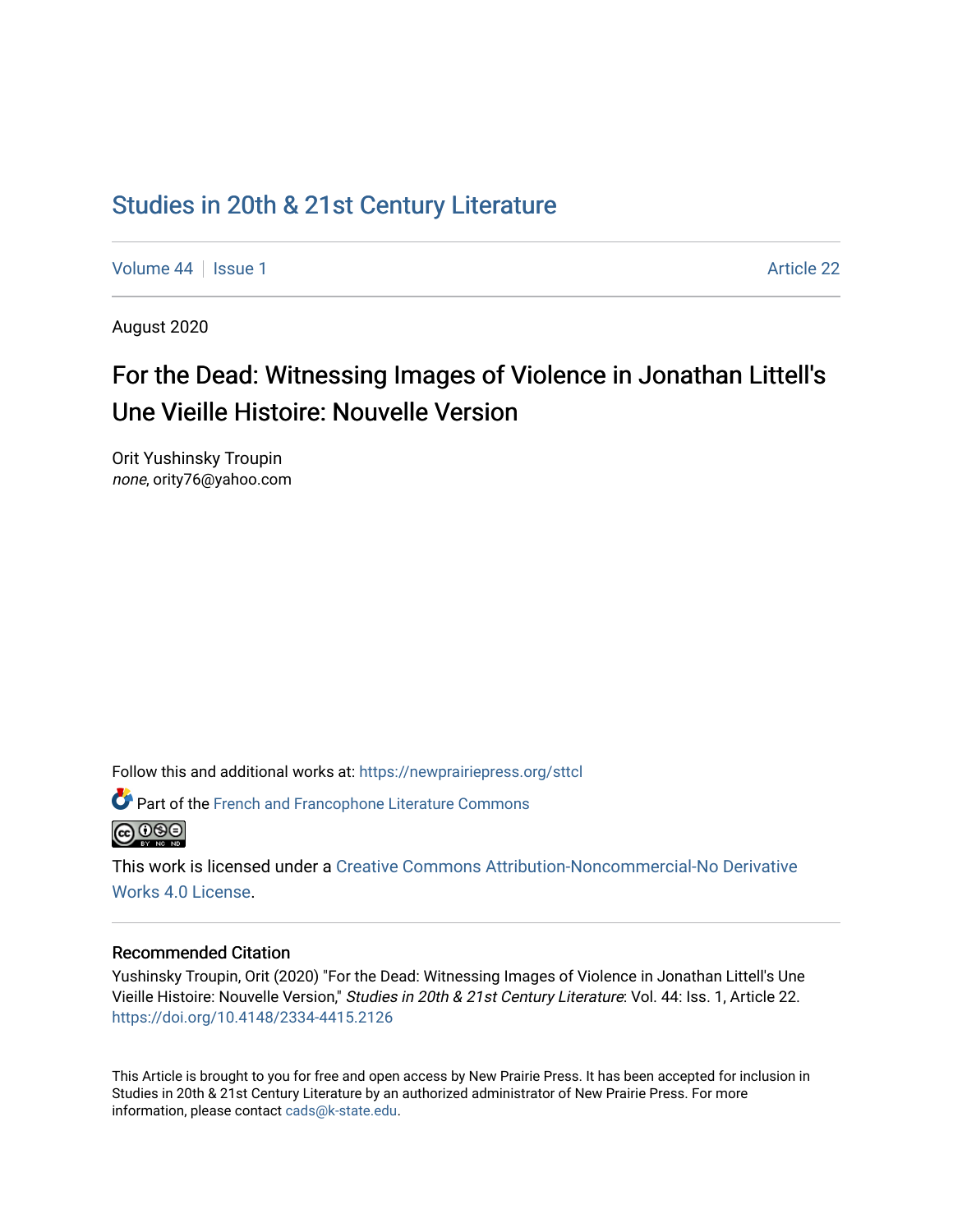### For the Dead: Witnessing Images of Violence in Jonathan Littell's Une Vieille Histoire: Nouvelle Version

#### Abstract

This article deals with representing violence and witnessing in Jonathan Littell's novel Une Vieille Histoire: Nouvelle Version. First, I show how by means of renouncing mimetic representation, Littell "weaves" a reality of violence and excessive sensations into a text and creates disturbing abstract-corporeal images that stimulate readers' attention to contemporary prevailing violence in our societies. I then claim that narrators in the novel, in their role as abusers, victims, or witnesses, become fascinated with images of violence that stupefy them, turning them into blinded witnesses who cannot testify on ungraspable and impenetrable images of violence. As witnesses, narrators become gazes, mirrors, and bodies bereft of subjectivity that embody the collapse of witnessing and the violence done to bodies in the text.

#### Keywords

Littell, Blanchot, corpse-image, violence, witnessing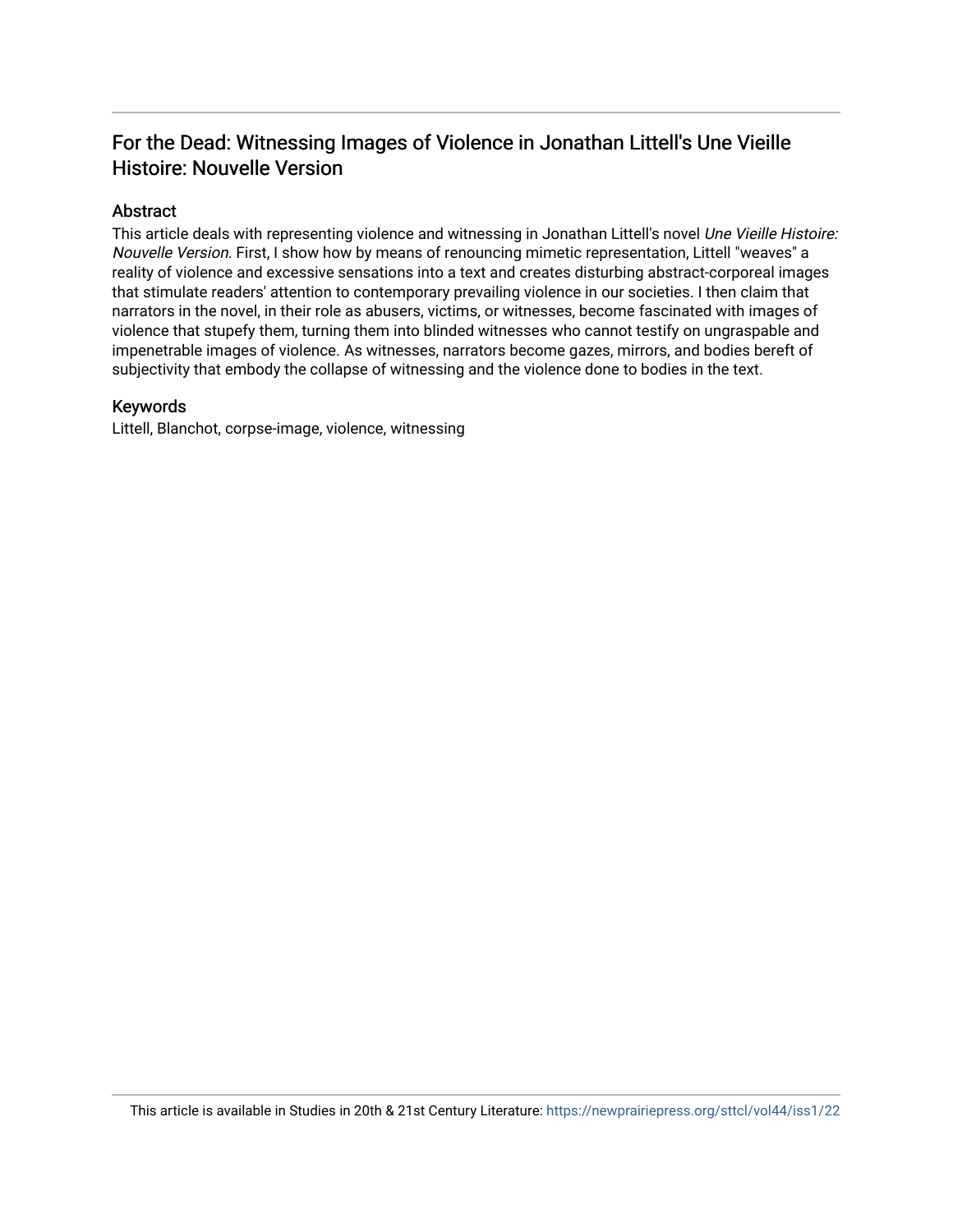#### For the Dead: Witnessing Images of Violence in Jonathan Littell's *Une Vieille Histoire: Nouvelle Version*

#### Orit Yushinsky Troupin

Twelve years after the publication of his controversial *The Kindly Ones*, Jonathan Littell published *Une Vieille Histoire: Nouvelle Version* ('An Old Story: New Version'), an intriguing and enigmatic novel that draws on themes and constitutive elements of his typical stylistic grammar.<sup>1</sup> Based on *Une Vieille Histoire*, a two-chapter *récit* 'story' published in 2012, the seven chapters of *Une Vieille Histoire: Nouvelle Version* present seven first-person accounts recounting the experiences and transformations of men, women, a boy, and a transgender person<sup>2</sup> in their roles as victims, perpetrators, and witnesses within different sites, situations, and social (power) relations.

The reception of *The Kindly Ones* and *Une Vieille Histoire: Nouvelle Version* differed notably. Littell's previously acclaimed novel gained commercial, critical and academic recognition and success, winning the 2006 Goncourt prize and the award of the Académie Française, despite mixed critical reactions to the novel (Grethlein 566; Suleiman 3-4). Even though *Une Vieille Histoire: Nouvelle Version* initially stirred similar scandalous reactions for its descriptions of violence and brutal sexuality, it ended up receiving less critical attention and was met with lukewarm critiques (Deglise, Grainville). Despite winning the 2018 Sade Prize (Thomas) and the 2019 Prix Renaudot Poche (Contreras and Turcev), it has not been translated yet into English, and, to my knowledge, has not been the subject of a full-length academic article until today.The uproar caused by *The Kindly Ones* stemmed from the novel granting an exclusive voice to a Nazi perpetrator who not only had an incestuous relation with his sister, but also killed his parents (Suleiman 16), making it also a crucial read within Holocaust literature studies. In contrast, *Une Vieille Histoire: Nouvelle Version* deals with violence and sexual power relations in a generalized and unspecified though detailed manner. This could be one of the reasons for the novel's relatively lesser success, but also, as I explicate, for its far-reaching significance: in capturing the essence of contemporary yet timeless states of violence, it draws the readers' attention to these very states in their own societies.

*Une Vieille Histoire: Nouvelle Version* follows the structure of repetition and difference already present in *The Kindly Ones* (Razinsky, "Similarity" 50-59), but this time in more explicit ways. Every chapter begins with the same image: a narrator gets out of a swimming pool and runs through a convoluted grey corridor until he hits a doorknob that opens into a house and a garden. After a dramatic experience in this location, specific for each narrator, the narrator begins to run again in a corridor and opens a door

<sup>&</sup>lt;sup>1</sup> Future references to this book will appear as VHNV.

<sup>&</sup>lt;sup>2</sup> Despite its controversial use, in what follows I opt for "hermaphrodite" following Littell's own use of the term in reference to Bacon's paintings.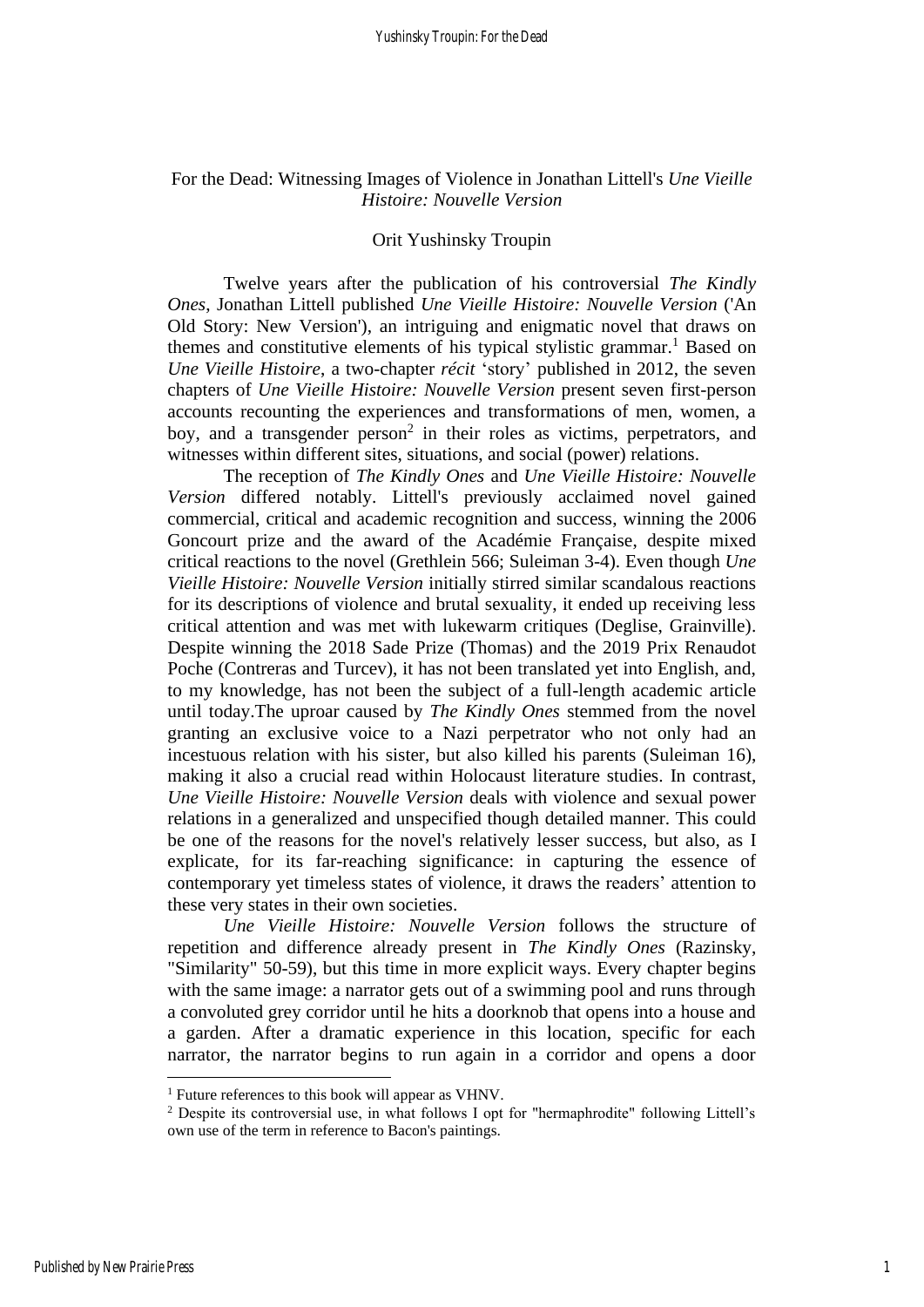leading to a hotel room, and subsequently, to other locations such as a studio, a city, and a wilderness area. At the end of each chapter, the narrator returns to the swimming pool. This narrative structure generates a series of repetitive plots that invite the following metatextual reflections: why do the same elements reappear in different contexts, and what does this repetition signify?

In approaching these metatextual questions in Littell's novel, I draw on Lucien Dälenbach's classification of the *mise en abyme* in literature, and on Maurice Blanchot, one of Littell's major influences, and his concept of the image as an image of death (Millet and Littell 20). In framing the analysis of *Une Vieille Histoire: Nouvelle Version* I am also inspired by Jacques Derrida's "hauntology," a term he coined in *The Specters of Marx* to designate that which incessantly disrupts ontology, haunts presence, and makes being quiver by introducing alterity, absence, and silence.<sup>3</sup>

*Mise en abyme*, Blanchot's concept of the image, and Derrida's hauntology are three concepts that relate to the semiotic break that has allowed Littell, among others, to discard mimetic representations of an "exterior" reality in favor of either abstract representations, simulacrums devoid of referents, or "figural" embodiments of the artistic object without an "exterior" referent, à la Deleuze (Littell, *Triptych* 90-95; Fort 227). Narrators and characters are therefore depicted as "real" isolated embodied images, who are "true" to their nature as images that renounce representation and create a hauntological space. In what follows, I show the ways in which the novel combines abstract and corporeal images in presenting uniquely conjoined portrayals of indefinite bodies that are nonetheless enraptured in extreme sensations.

*Une Vieille Histoire: Nouvelle Version* presents power relations between narrators and characters in which violence and aberrant sexual acts, pain, and trauma accompany the destruction of space. The novel ponders about representing violence and giving testimony to violent actions, suffering, trauma, and other excessive sights and sensations. These issues also appear in *The Kindly Ones*; but in this case, as noted in secondary sources, the question of representation and witnessing is directed towards the outrageous violence of the Holocaust: Max Aue, the narrator-perpetrator plays the witness role, and gradually becomes increasingly engaged in persecuting Jews (see for example, Sandberg, Barjonet, Grethlein, Razinsky, Roth, Suleiman). Furthermore, stylistic and thematic elements such as the novel's length, repetitive descriptions of corpses, the combination of reality and fantasy, intertextuality, and the blend of Aue's sexual abominations, matricide, and genocide, place *The Kindly Ones* in the context of the literature of excess (Razinsky, "Testimony" 70; Sandberg 236).

<sup>&</sup>lt;sup>3</sup> Derrida defines "hauntology" as that which is "neither living nor dead, present nor absent: it spectralizes. It does not belong to ontology, to the discourse on the Being of beings, or to the essence of life or death" (Derrida 63. See also Loevlie 337).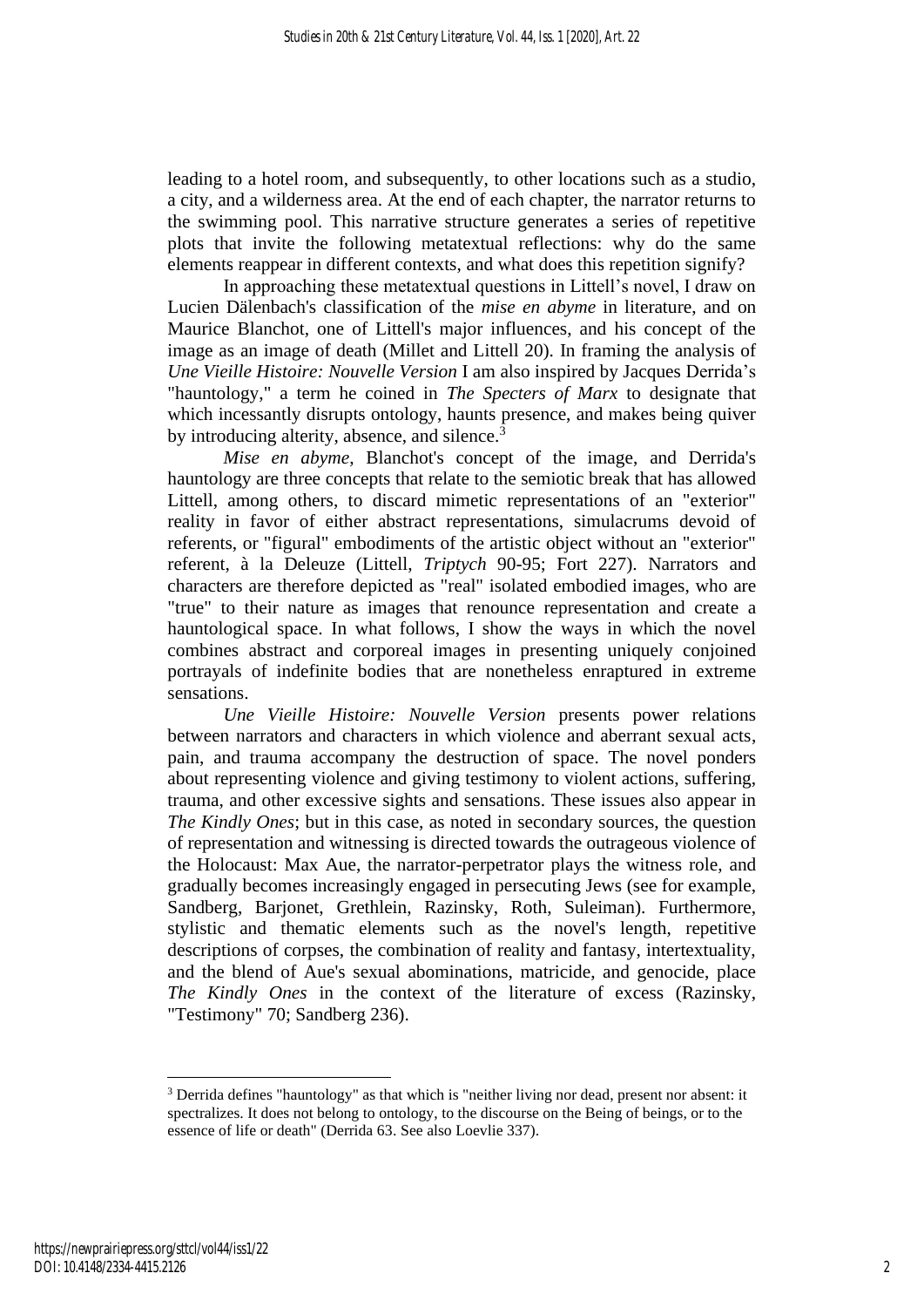In spite of lacking the historical specificity of *The Kindly Ones*, *Une Vieille Histoire: Nouvelle Version* is also thematically and stylistically excessive. It is overstuffed with vividly detailed orgies and brutalities, intimate sensations, as well as extreme portrayals of bruised, twisted bodily organs, orgasms, bodily fluids, deterioration, loss, and decay. Interruptions and fragmentations of the narrative—for example, in transitions from one site to another—add to the novel's stylistic excessiveness. The narration of unspecified warfare or state violence toward the end of each chapter accentuates an idea already insinuated in *The Kindly Ones* about the universality of violence and war. By generalizing violence and war, the novel presents them as a universal problem, as if violence was always the same old story ("une vieille histoire") repeatedly told again and again, conveying that violence can only be presented metonymically since it is, in fact, unrepresentable.

The excessive styles of both *The Kindly Ones* and *Une Vieille Histoire: Nouvelle Version* transcend classical forms of representation and break with the usual conception of the narrator who safely witnesses events from a distant vantage point. Further, violent and excessive images in both novels dazzle narrators, preventing them from seeing and grasping, leaving them in a state of fixed fascination with images in an exchange of opaque gazes.

Here is where my argument about the "hauntological" structure of *Une Vieille Histoire: Nouvelle Version* and its corporeal death-images becomes relevant, for it concerns the collapse of the typical agency of witnessing and its replacement by a witness whose "blindness" can only offer a gaze, a mirror, or a body bereft of subjectivity. This new kind of witnessing, I argue, is unable to see and represent horror and violence; the most it can do is to present them metonymicaly in a fragmented and embodied form.

Expectedly, readers may be either enruptured by the novel's excessive images or, alternatively, exhausted by their perpetual recurrence, but they may also realize the disjuncture between images and their metatextual force. Whereas narrators in the novel are naturally blind to the metatextual effects of writing, readers are at a vantage for making sense of these narrative strategies. <sup>4</sup> Readers' attentiveness to the gap between violent and excessive images and their metatextual purposeful creation may encourage an ethical reading of the novel, in which readers' ethical sensitivity to prevailing violence may be sharpened.

The dialectical gap between narrators and writing in *Une Vieille Histoire: Nouvelle Version* may be extracted from Littell's intricate comment on Bacon's painting: "the figure is the painted *object* in the picture; the subject, as in all painting… is paint itself. It is the paint that talks about what it is about" (Littell, *Triptych* 40). If writing is the subject of the novel, then the

<sup>4</sup> In this context, Susan R. Suleiman's assessment of *The Kindly Ones* is relevant, for she identifies the novel's "derealization" effect or the subversion of its realistic dimension due to readers' awareness of the author's stylistic manipulations, "the way we might be aware of the camera's movements in a film" (Suleiman 9).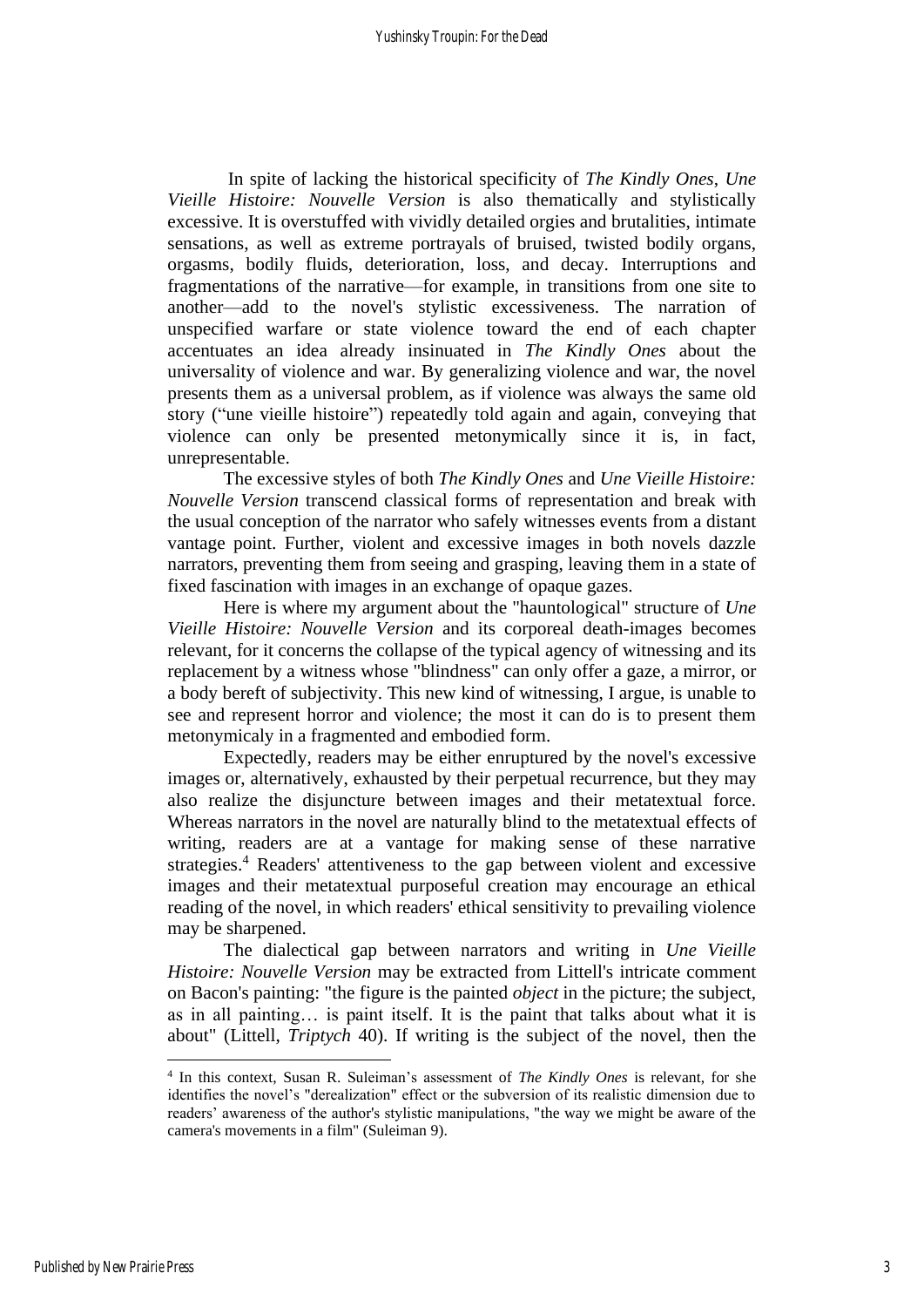object is the narrator-witness who is also, in Dälenbach's terms, "The Mirror in the Text"; that is, an object that reflects and deflects other objects and narrators or characters, as well as the act of writing itself. Indeed, since objects and narrators are, paradoxically, also words deriving from writing, a reflection on the novel's *mise en abyme* is due.

#### *Mise en abyme*, Writing, and Violence

To paraphrase Littell's synopsis on the back cover of *Une Vieille Histoire: Nouvelle Version*, his novel deals with essential human relations within the family, the couple, and the group, as well as situations such as solitude and war. Yet, these relations and situations are presented in significantly abstract forms that enhance the enigma of the text. Narrators are nameless, almost amorphous, lacking even their basic symbolic functions (mother, father, son). Only a few differentiating features distinguish between them: short-haired woman, blond man, blond child, and so on. Rather than appearing as unique or complex individuals, their fabricated character is purposely accentuated, revealing their factitious creation. This artificiality is augmented as narrators find themselves enmeshed in unexpected situations: a man exits a labyrinth, gets a military uniform, and turns instantly into an officer; objects appear suddenly and out of nowhere: keys crop up in a car's glove compartment; food is found in a deserted apartment. Narrators seem to play a role as if in a film set.<sup>5</sup> Further, although each one of them speaks in the first person, it is not clear whether the novel presents one narrator metamorphosing into seven narrators or several narrators taking on various forms along the narrative. In this respect, narrators and other characters might not be characters at all; instead, each of them may represent "a voice, a tone, a gaze," recalling how Littell characterized Aue in *The Kindly Ones* (Nora and Littell 29)*.* This abstract narrative style, however, stands in stark contrast to detailed descriptions of sensations, body parts and fluids, and enrapturing experiences of sex and violence.

The combination of abstract reductive descriptions and excessive corporeal details destabilizes both representation and the gap between reality and representation, generating "unstable ontologies" (Marchant 26) in which reality and fiction become perforated and haunted by each other. This hauntological space of literature may be illustrated by the metatextual device of *mise en abyme*.

In *The Mirror in the Text*, Dälenbach contends that art, specifically arts "void of content, or non-signifying semiotic systems, such as music," are one of the thematic fields that may serve as metaphors for the organization of the text (Dälenbach 96-7). Indeed, in *Une Vieille Histoire: Nouvelle Version*,

<sup>&</sup>lt;sup>5</sup> Littell said in an interview on the occasion of the novel's release that the different sets of the novel may be viewed as film sets, some of which were created around the production of his 2016 documentary *Wrong Elements*, about child soldiers in Uganda (Littell, *Entretien*).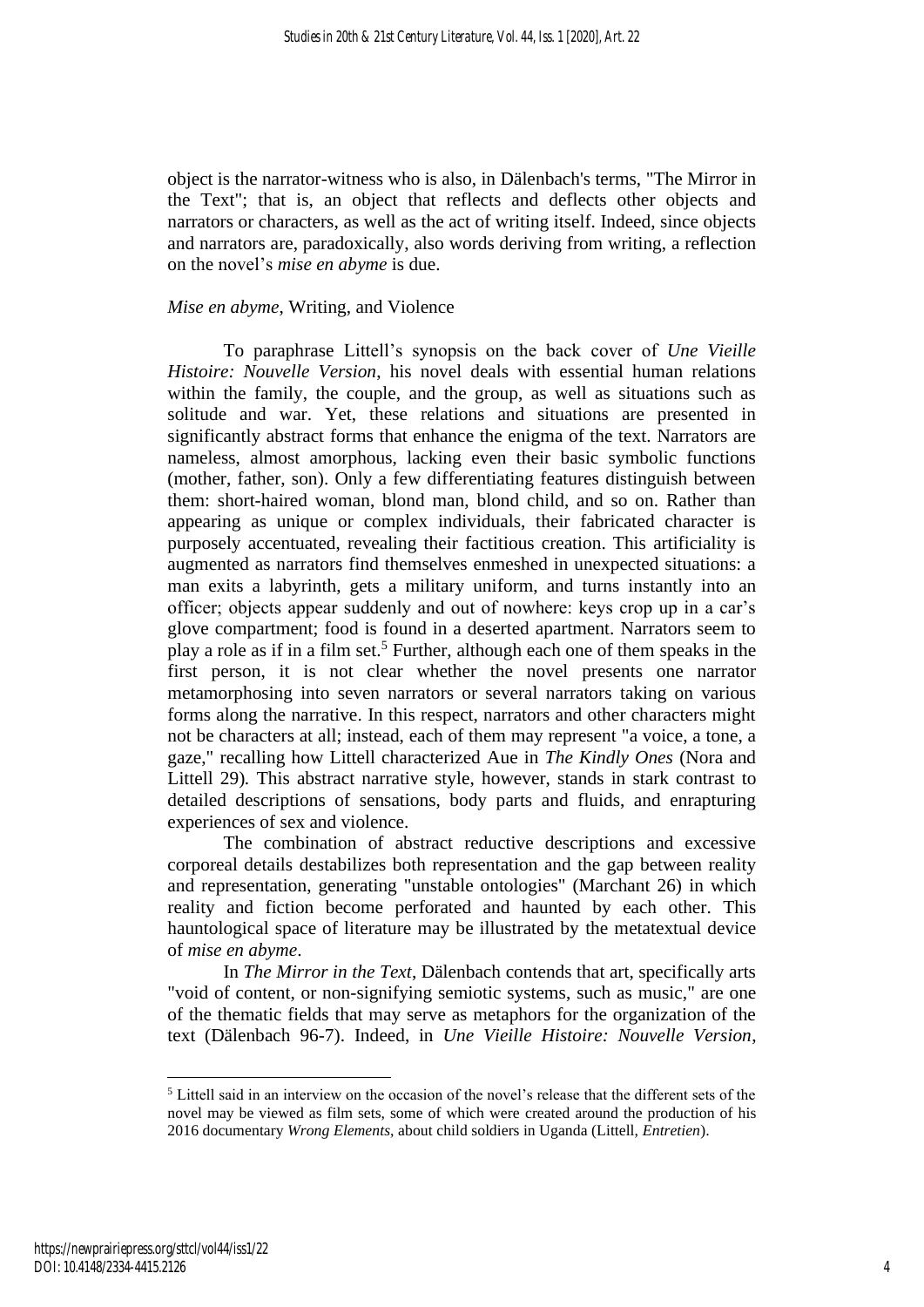music functions as a textual *mise en abyme*, reflecting the very act of writing, similar to the weaving machine in *The Kindly Ones* (Barjonet 117).<sup>6</sup> In *Une Vieille Histoire: Nouvelle Version*, other arts, such as photography, film, and painting, besides music, also serve as metaphors for the narrative's code, or, in Dälenbach's words, for "the narrative's ability to define its signs through these signs themselves, and thus to make explicit its mode of operation" (218 n.9).<sup>7</sup>

For example, lying on a beach and listening to music with her headphones, the hermaphrodite narrator in Chapter Six of *Une Vieille Histoire: Nouvelle Version* recounts:

La musique s'entrelaçait à mon corps, en explorant les moindres possibilités pour les intensifier, avant d'en susciter de nouvelles; en retour, le champ neutre que je formais offrait aux intervalles entre les notes la dimension nécessaire pour pleinement développer la folle richesse de leur vide sonore; ainsi, ils traçaient mes limites tout en les annulant, et moi, je faisais de cette abstraction une chose charnelle, juteuse, vivante, gonflée de sève s'écoulant par la moindre fente. (Littell, *VHNV* 289)

The music interlaced with my body, exploring the slightest possibilities in order to intensify them, before arousing new possibilities; in turn, the neutral field I formed offered in the intervals between the notes the necessary dimension for fully developing the mad richness of their sonorous emptiness; thus, they traced my limits while cancelling them, and I, I made from this abstraction a carnal thing, juicy, lively, filled with sap flowing through the slightest crack.<sup>8</sup>

Music sounds intertwining with the hermaphrodite's body both reflect and define the operative principles of the text; namely, the act of writing as manufacturing "from this abstraction a carnal thing." Images in Littell do not remain abstract; they become embodied. Beyond their supposed role in the

<sup>6</sup> Dälenbach explains the distinction between the textual and the fictional *mise en abyme*: "Like the double-sided reality of linguistic signs, the utterance can be either apprehended in its reference to something else or grasped in itself. The way it is constituted therefore produces two different sorts of *mise en abyme*, one (fictional) duplicating the narrative in its referential dimension as a story told, the other (textual) reflecting it in its literal aspect as an organization of meaning (Dälenbach 94).

<sup>7</sup> In this sense, Littell's *Triptych* is not just a theoretical key to the author's literary work. Littell deals with Bacon's painting and art in general as an intermedial device that reflects on literature and his own fiction, becoming a repetitive metareference in his *Une Vieille Histoire: Nouvelle Version,* where he employs scenes *à la* Bacon depicting a myriad of bodily sensations, including so-called "obscene" functions (defecating, copulating, dying—as he already did in *The Kindly Ones*), and incorporates music pieces and narratives describing photographs, and the process of filming a pornographic movie (Littell, *VHNV* 295-307).

<sup>8</sup> All translations of quotes from *Une Vieille Hisotoire: Nouvelle Version* are mine.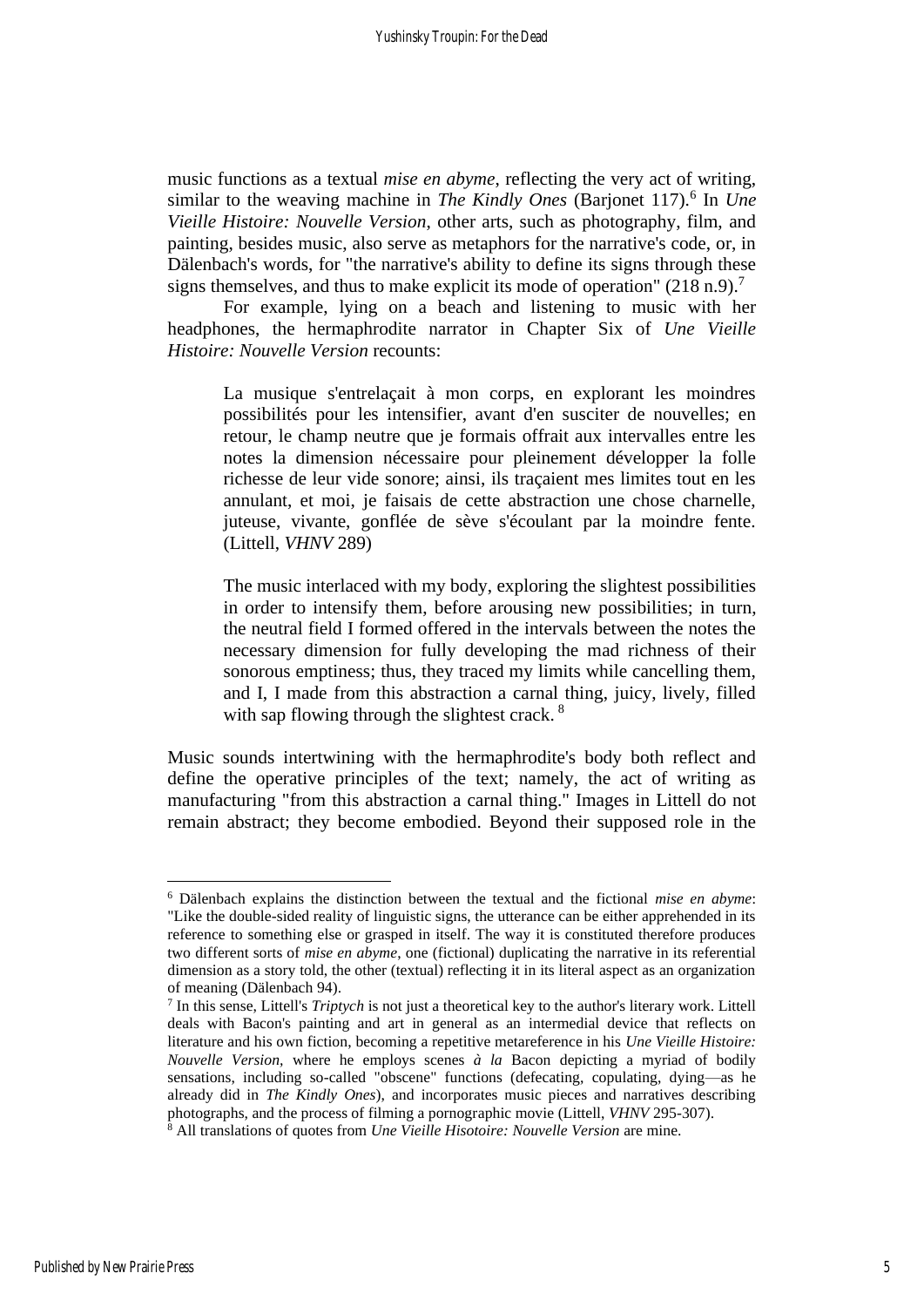plot, the body and its sensations, as well as its excessive sexual and violent experiences become sites for crafting further images.

In addition to music, several forms of reiterative action in the novel, such as running, walking, wandering, erring, and plunging, surfacing, and swimming in a pool may be seen as encoded metaphors of writing, following a textual *mise en abyme*. In each chapter, narrators run through grey, dim, and labyrinthine corridors without visible ceilings and a distinctive inside or outside, bumping into almost indiscernible walls.<sup>9</sup>

Pondering the origin of a text within a text, Dälenbach also suggests "transcendental *mise en abyme*," as a subcategory of the textual *mise en abyme*, "because of its ability to reveal something in the text that apparently transcends the text, and to reflect, within the narrative, what simultaneously originates, motivates, institutes and unifies it, and fixes in advance what makes it possible" (Dälenbach 101). The transcendental *mise en abyme* reflects on the impossible origin of the text, which for Blanchot is "the central point of the work . . . the point which cannot be reached, yet the only one which is worth reaching" (Blanchot, *Space* 53).<sup>10</sup> Indeed, it is impossible to reach the work's origin because it is always already included in the work, and can only be reflected upon from within it. In *Une Vieille Histoire: Nouvelle Version*, images such as the sea, the river, the pool and the mirror seem to function as metatextual tropes of the work's unrepresentable origin, from which narrators, figures, and other images emerge.<sup>11</sup>

If the work of art cannot represent its external beginning; if everything is already fictionalized, then, paradoxically, everything is real. Citing Blanchot's words in *The Madness of the Day*, Littell's epigraph in his *Une Vieille Histoire: Nouvelle Version* reads "tout cela était réel, notez-le." <sup>12</sup> Not coincidentally, *The Madness of the Day* ends with: "A story? No. No stories. Never again." For Blanchot and Littell, literature blurs the limits between reality, truth, and fiction. In this respect, Littell cites Van Gogh's words—

<sup>&</sup>lt;sup>9</sup> See, for example, pp.12, 26, 53-54, 100-01, 104, 135, 163-64, 325, and 328. The structure and subject of *Une Vieille Histoire: Nouvelle Version* are suggestive of Blanchot's *Thomas the Obscure*, where the movement from one site to another (the sea, the woods, the hotel room, the grave, etc.—in Blanchot's *récit*) is metatextually analogous to the experiences of writing and reading. The contorted and dimmed corridors and leather walls in the novel are reminiscent of Beckett's story *Le Dépeupleur* (*The Lost Ones*) mentioned by Deleuze in the context of Bacon's art. In Beckett's story characters dwell in a flattened and dimmed cylinder with rubber walls covered with niches and alcoves. The characters climb ladders and roam around in search of their lost ones. The lost ones might be the characters' others—loved ones, doubles, or bodies (Deleuze xi, 14).

<sup>&</sup>lt;sup>10</sup> Dälenbach mentions Blanchot's *The Book to come* in this respect (Dälenbach 101 n.19, 219).

<sup>&</sup>lt;sup>11</sup> See, for example, Littell's description of Bacon's painting of George Dyer in which "the figure grows out of the pool," not reflecting the referent, but constituting an image bereft of a referent (Littell, *Triptych* 111).

<sup>&</sup>lt;sup>12</sup> In *The Kindly Ones*, Aue expresses almost the same words when, suffering from an ear infection, he narrates his hallucinations: "Tout ceci est réel, croyez-le" (Littell, *Bienveillantes* 222) 'All this is real, believe me.' (*Kindly Ones* 407).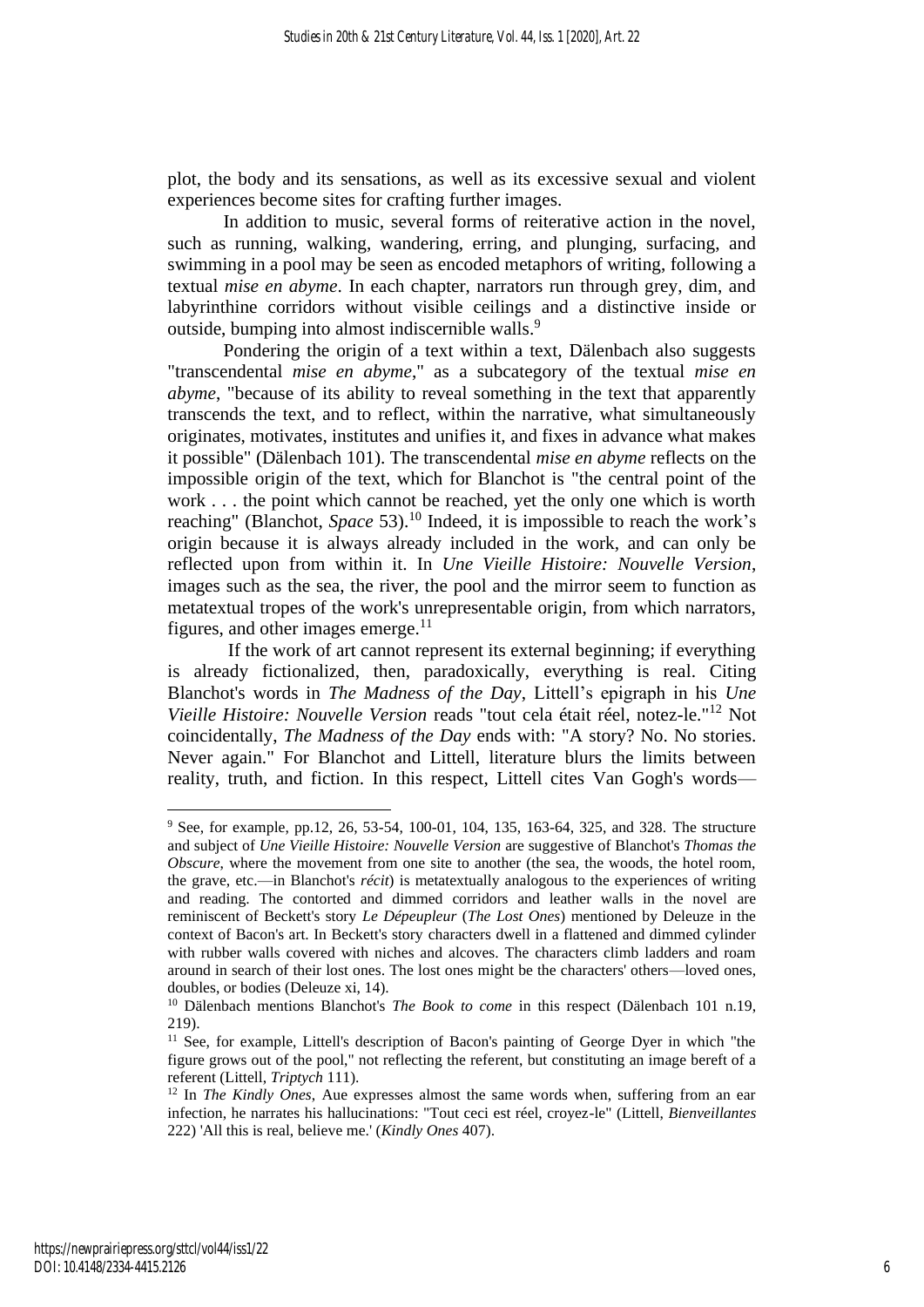referenced by Bacon—about "the need to make changes in reality, which become lies that are truer than the literal truth. This is the only possible way the painter can bring back the intensity of the reality which he is trying to capture. I believe that reality in art is something profoundly artificial and that it has to be recreated" (Littell, *Triptych* 98). Creating the "true image" (73- 113) is thus a way in which literature transforms reality, or the way in which the text—in Dälenbach's words—"weaving itself… aims to change the world by using it as the primary matter for its methodical elaboration" (Dälenbach 100). The novel may be viewed, then, as a "récit sur rien," <sup>13</sup> a 'story about nothing,' representing neither the text nor any reality beyond it, but, instead, a story that weaves reality by blurring the boundaries between reality and haunting images.

But if writing is the subject of the novel, a "récit sur rien" that "talks about what it is about," then violent images are some of the novel's objects. By means of breaking with mimetic representation and the creation of excessive "true images," Littell weaves violent reality into *Une Vieille Histoire: Nouvelle Version*. Indeed, narrators in the novel witness violence, experience it, and also force it on others. In Chapter Three, the narrator, a woman who appears to be a prostitute, is mercilessly beaten, stubbed, raped, and humiliated by a customer, on whom she later takes revenge by sodomizing him (Littell, *VHNV* 115-25). Later on in the chapter, the same narrator is brutally penetrated and hit during an orgy (148-49); and at the end she is seized and abused by an undefined group of soldiers in a war zone (154-64) and these are only few examples of violent images in the novel.

The interrelation between writing and violence is conveyed, according to Aurélie Barjonet, by the lace industry, which serves as a metaphor in *The Kindly Ones* for the extermination industry and "the transformation of bodies," as well as for writing as "manufacturing memories" (Barjonet 112-13; Littell, *Kindly Ones* 4). The double metaphoric meaning of the weaving loom as an apparatus for manufacturing fiction and Nazi extermination, noted by Barjonet, can also apply to *Une Vieille Histoire: Nouvelle Version*, where violent and captivating images are manufactured from the threads of its subject—words and writing. The connection between weaving, writing, and violence, implied in the title of *The Kindly Ones*, is also rehearsed in *Une Vieille Histoire: Nouvelle Version*, in which an old story of violent human relations is being weaved, unraveled and recounted in various versions.<sup>14</sup> In the next section, I analyze the way death images devoid of referents weave violent reality into images of violence. As will be further clarified below, I

<sup>13</sup> "Récit sur Rien" (2009) is a *récit* 'tale' written by Littell. Parts of it seem to echo in the sixth chapter of *Une Vieille Histoire: Nouvelle Version*. In the "Air" chapter of *The Kindly Ones*, Aue cites a poem by Guillem IX in which the speaker refers to his intention to write a poem about nothing, writing "I'll make a song about nothing at all" (Littell, *Kindly Ones* 913). <sup>14</sup> As Barjonet notes, the weaving loom metaphor implicated in the title of *The Kindly Ones*  recalls Greek myths that reference characters in Aeschylus's original tragedy, such as Athena, the Goddess of war and weaving, and the Parcae, the three weavers of destiny (Barjonet 115).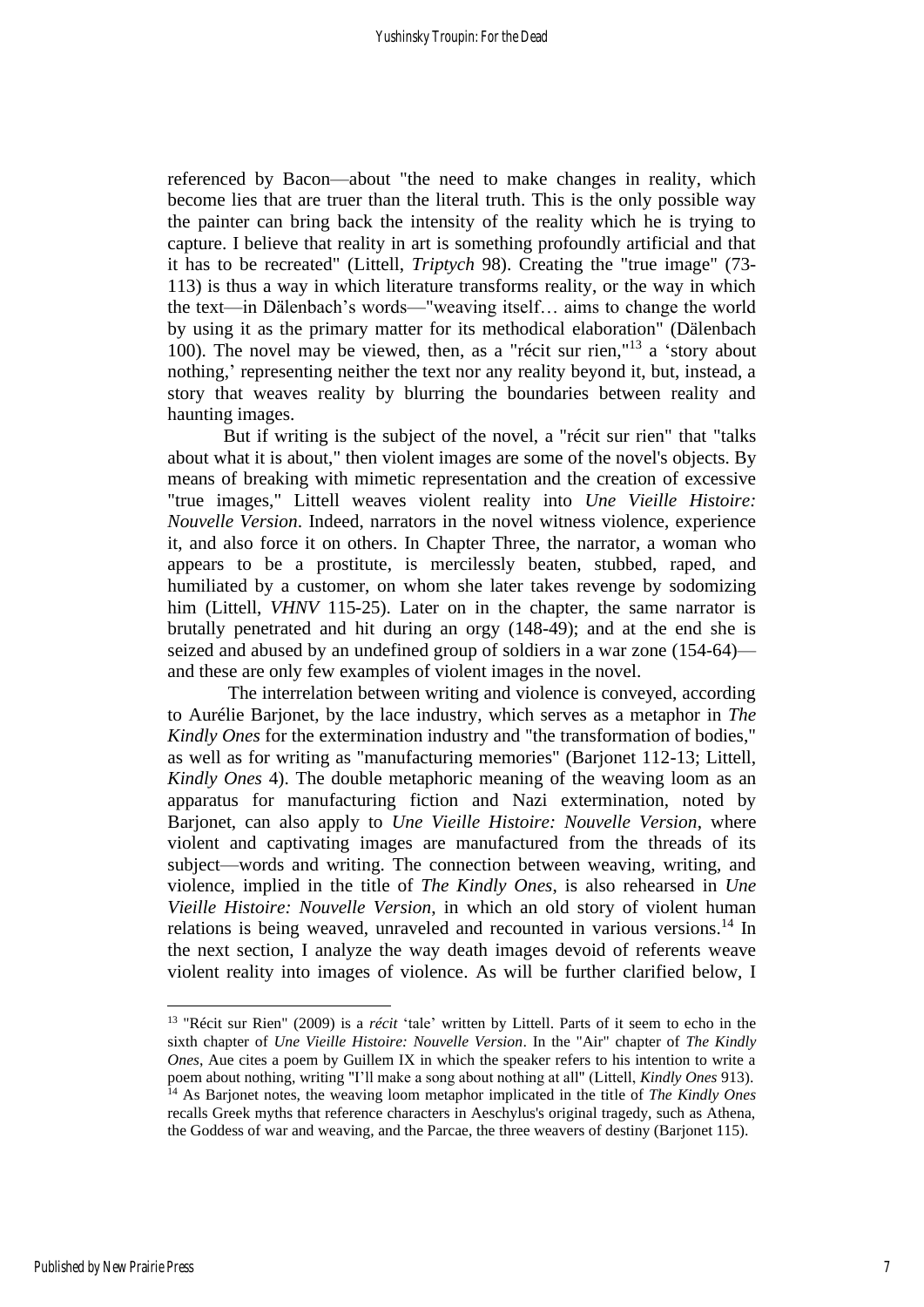suggest that by presenting rather than representing disturbing images of violence, this novel may encourage readers' moral alertness to prevailing violence in their own societies.

#### Death Images as Images of Violence

I now turn to examine Blanchot's death images, which function at two levels in *Une Vieille Histoire: Nouvelle Version.* Metatextually, they operate both as images bereft of a referent and as sites of corporeal excessive or violent sensations. These two levels correspond respectively to Littell's dialectical ideas about writing as the subject of the novel and about images of violence as its object.

In *The Space of Literature*, Blanchot presents two versions of the image. According to the first, the image revives inanimate objects, becoming thereby "the life-giving negation of the thing" and as such subjected to our grasp and understanding. However, this first version is always complemented and haunted by another in which the image or poetic language do not represent the thing in its ideal and vivid form, but present it as an obscured double, as an enticing, overpowering shadow that transports us "not to the absent thing, but to its absence as presence, to the neutral double of the object in which all belonging to the world is dissipated" (262).

Since the image appears as a residue, a specter, a shadow of the absence of a referent, rather than its representation, the ultimate image for Blanchot is the corpse: the residue of a body, hovering between life and death, already not alive and yet dying incessantly and interminably (Blanchot, *Space* 26-7). Significantly, as Littell warns, the image of death in art is not meant as a material death (Littell, *Triptych* 111), but as an indication of the transformation of the referent into paint or words: a "smear of painted blood" (113). As such, the death image is a metatextual reference to the creation of images and to weaving a reality of violence, death, and sensation into the text.

The cadaver of a naked woman and the genderless hermaphrodite are the ultimate literary corpse-images in the novel. The character of the hermaphrodite, which recurs throughout the novel and reappears as the narrator in Chapter Six, denotes the neutrality of the death image. The hermaphrodite is what Blanchot calls "the neuter," that which is "non-present, non-absent," but "an excess that is a lack" (Taylor 232-233), and, as such, it disturbs being and presence. For Blanchot, the neuter is the "third," the third gender that is "neither masculine nor feminine," which is written as *il* 'it' (233). *'Il'* forms an alterity that encumbers any possible unity and identity. But as an indefinite neutrality, the hermaphrodite in *Une Vieille Histoire: Nouvelle Version* designates not only a death image, but also constitutes an abstractcorporeal witness who attends the killing of two men by her gangster lover (Littell, *VHNV* 315-16) and experiences a police transphobic violence during and after the gang's arrest (321-24). The figure of the hermaphrodite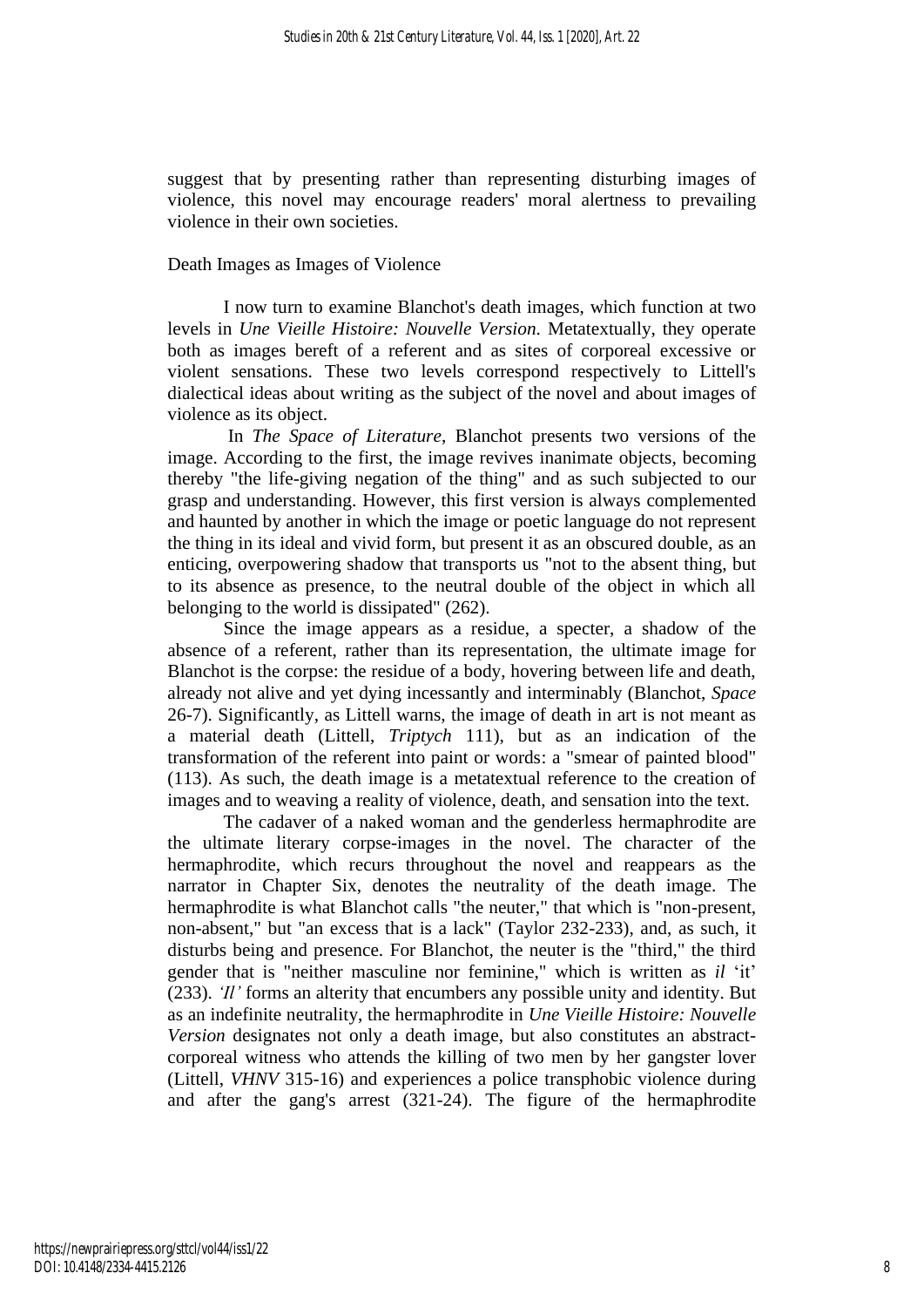encompasses, then, a death image weaved into the text to underline the problem of contemporary violence.

Similar to the hermaphrodite, the cadaver constantly reappears throughout the chapters in different contexts as an impersonal body, bereft of (sexual) identity, and always mysterious and fascinating. It, too, embodies a death image which is also an image of violence. In Chapter Five, the image of a cadaver reappears both in repelling and captivating ways before the narrator, a boy. Floating on a raft in a river, amid a savaged, Edenic zone, the child finds a naked cadaver lying on a bed, covered by a worn out green-gold bed cover. When the boy finds the naked cadaver, it is so badly decomposed, with its buttocks covered with worms, that the child is not able to determine if it is a man or a woman. Appalled by this sight, the boy recounts "Je frissonnai mais n'arrivai pas à détacher mes yeux de cette vision affreuse, je l'examinai en retenant mon souffle, remarquant les moindres détails, comme la coupe des cheveux, ras sur la nuque putréfiée" (Littell, *VHNV* 245) 'I shuddered but couldn't detach my eyes from that awful vision, I examined it holding my breath, noticing the smallest details, like the haircut, short on the putrefied neck.' A variation of this image reappears later on in Chapter Five (263). Besides its function as a death image and an image of violence, the naked woman's cadaver and the narrator's reaction correspond to the fascination with the image, which I explore below.

#### Violent Images and their Effects

Blanchot defines the image as "a nothingness that regards us from out of the heart of all possible experience" (Fort 224), or, in his words, "the image, capable of negating nothingness, is also the gaze of nothingness upon us" (Blanchot, *Friendship* 40; Littell, *Triptych* 95). Both fascinating and haunting, the image looks back at us with its appaling and destablizing power. Fascinating its witness, the image—in its double engendering and haunting capacity—freezes the stunned spectator in a combination of revulsion, curiosity, and attraction.

Violent images both attracting and repelling narrators are recurrent themes in Littell's novels. Besides the episode quoted above, such images appear in other places throughout *Une Vieille Histoire: Nouvelle Version* (Littell, *VHNV* 51, 88-100, 245, 263, 331, 355). The narrator on the first chapter, for example, is riveted by a scene in which a blond boy (who could be his own son from the beginning of the chapter) is executed (51). The same contradictory reactions of fascination and repulse appear also in *The Kindly Ones* when Aue faces the bodies of Jews who were killed in Lutsk: "I wanted to close my eyes, or put my hands over my eyes, and at the same time I wanted to look, to look as much as I could, and by looking, try to understand, this incomprehensible thing, there, in front of me, this void for human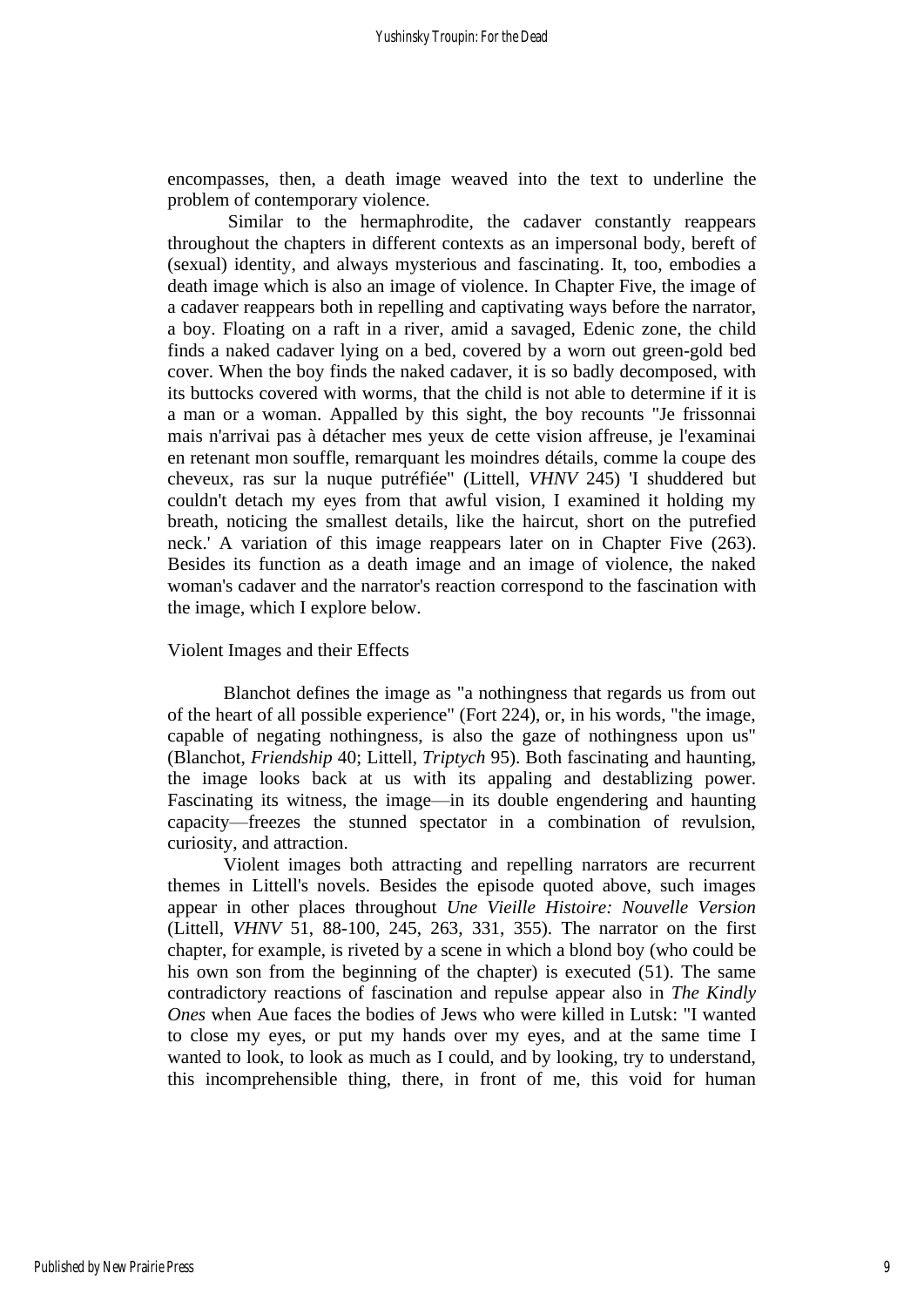thought" (Littell, *Kindly Ones* 34). <sup>15</sup> Serving as an example of reality weaved into fiction to form an excessive image, this scene from *The Kindly Ones* and similar scenes in *Une Vieille Histoire: Nouvelle Version* demonstrate the impenetrability of violence and the violent image. Baffled before such sights, narrators are neither able to fathom them nor to detach from them.

Referencing war photographs and images in *The Kindly Ones*, Zoë Roth claims that often images may not only represent violence, but also produce it. More generally, linking the representation of the Holocaust in *The Kindly Ones* with media images of recent wars and terror attacks, Roth points to the "war of images," or the power of images to produce terror and to traumatize.<sup>16</sup>

Our contemporary "war of images" finds in *Une Vieille Histoire: Nouvelle Version* a more comprehensive take on the effects of gazing at representations of violence and war, when these are general and ubiquitous rather than bound by a specific time and place. This broader take highlights the potentially exhausting and dulling effects of such a "war of images" on spectators—either narrators within the novel or readers. This is intimated in Chapter Two by the narrator who appears as a war photographer in the final part of the chapter.<sup>17</sup> The sight of war and war victims is unbearable to him and he constantly tries to turn his eyes away from seeing these sights and evade the experience of war; yet, paradoxically, he relentlessly documents and takes pictures (Littell, *VHNV* 88-100). In one of these incidents, the narratorphotographer captures with his camera the rear end of a bloodstained van, imbrued with bits of flesh, from which a cadaver is sliding to the ground. Pondering this image, he says:

Mais vu sur le petit écran de mon téléphone, ce spectacle affreux perdait toute sa charge, se rapetissait, prenait une teinte presque abstraite, qu'il ne perdrait pas, je le savais, lorsque, téléchargé et diffusé, il se répercuterait sur les écrans de monde entier, arrachant peut-être à certains de ceux qui le contempleraient une brève inspiration d'horreur, déjà oubliée dans le temps du geste nécessaire pour passer à l'image suivante. (89)

<sup>&</sup>lt;sup>15</sup> Aue then recalls a scene from Plato's *Republic* which he later cites, describing Leontius, who, disgusted at the prospect of dead bodies, struggles with himself at the thought of watching them, and finally, overcome by his desire, enjoys watching the dead bodies (98).

<sup>&</sup>lt;sup>16</sup> The actuality of this concern turns *The Kindly Ones* into a novel that "historicizes the present, not the past" (Roth 83).

 $17$  For Littell, the photographic image is "the ultimate image, the ultimate icon, [it] is always the picture of the instant of death, of death *as it is happening*" (Littell, *Triptych* 95, italics in original). Besides echoing Roland Barthes's words in *Camera Lucida* about photography as "a micro-version of death" (14), photography here reflects intermedialy on the very act of writing.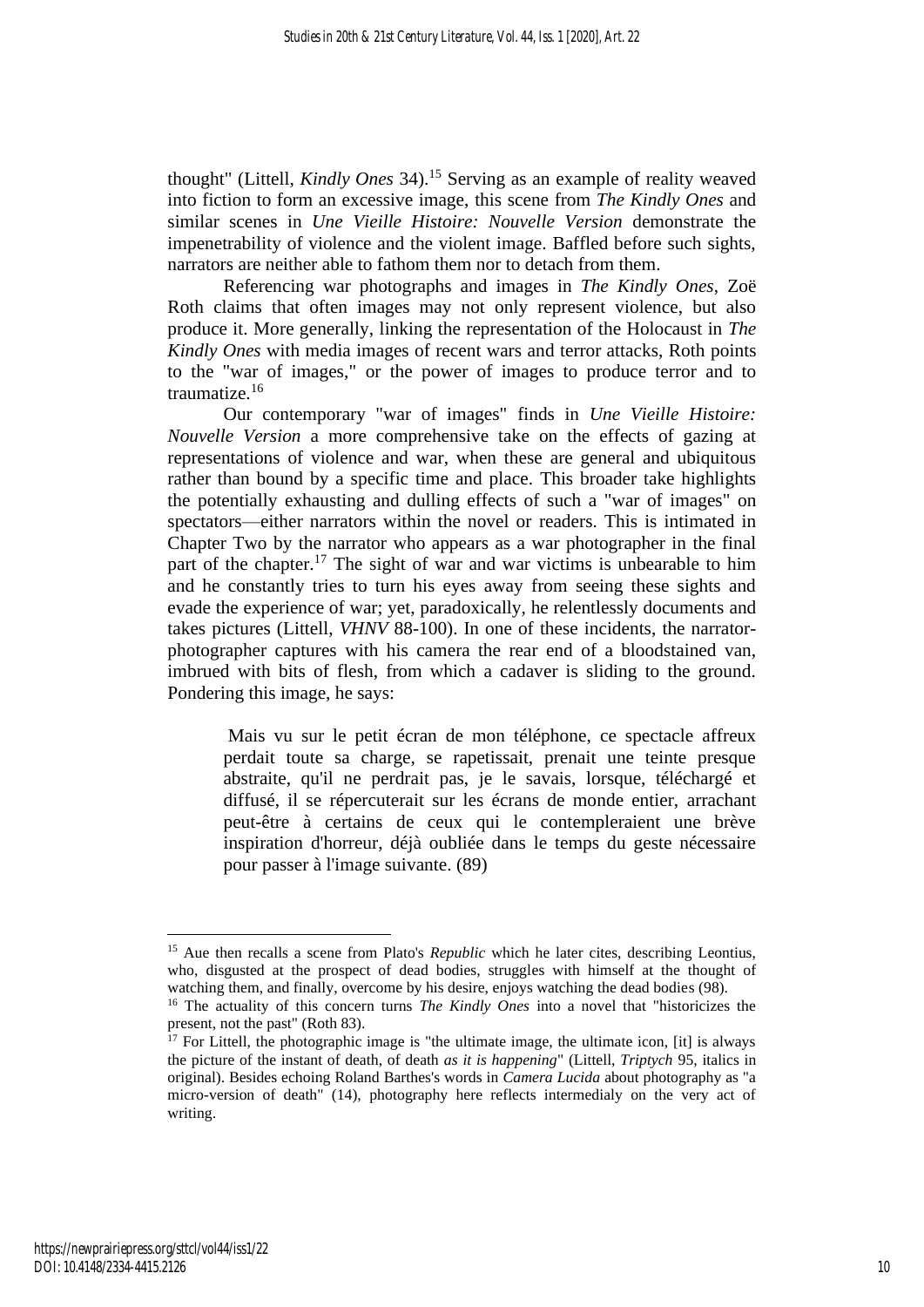But seen on the small screen of my phone, this horrible spectacle lost all its power, shrank, took on an almost abstract hue, which it would not lose, I knew it, when, downloaded and broadcast, it would reappear on the screens all over the world, perhaps extracting from some of those who would contemplate it a brief inspiration of horror, before being forgotten by the time necessary for the gesture to move on to the next image.

This narrator comments on our epochal malady of becoming too accustomed to horror due to the over-exposure to images of violence or the "war of images." This problem is at base of Aue's mental and moral deterioration in *The Kindly Ones* from being an observer to becoming a perpetrator whose "feeling of scandal came to wear out all by itself" (Littell, *Kindly Ones* 178). Notably, "this habitualisation of the most profoundly evil behavior is the real scandal," notes Sandberg (244). In a textual *mise en abyme*, the various comments made by narrators in *Une Vieille Histoire: Nouvelle Version* may seem to be reflecting on a generalized difficulty with the profusion of images of violence and ecstasy in Littell's novels, which might anesthetize readers rather than agitate and awaken them. Some critics disparage this effect as pornography of violence (Grethlein 576), which becomes a futile attempt to shock numb readers who had already fallen prey to the overall weariness of contemporary superabundant images.

In contrast, I claim that *Une Vieille Histoire: Nouvelle Version*, similar to *The Kindly Ones*, points at rather than produces the problem of habitualization to violent images. From a critical perspective, Littell seems to be suggesting that the horror of war is too excessive to document and that any unmediated reproduction or direct mimetic representation (as shown in the narrator-photographer's camera example) would not convey the atrocity but instead abate it. By means of artistically manipulated images, the estrangement produced by shocking reproductions of violence would give way to critical representations that would keep readers morally alert.<sup>18</sup> Rather than appearing in the novel as acheiropoietic impersonal reproductions, photographic images in *Une Vieille Histoire: Nouvelle Version* are often manipulated, doctored, or damaged (Littell, *VHNV* 128-29, 237, 257, 284-85, 344) in order to impart them with a personal significance. This prevents images from becoming what Blanchot critiqued as frozen and lifeless public photographs that lose their singularity when they become part of the culture industry (Lyons 119-123). Recalling Littell's reference to Bacon's insistence on "the importance of the painter's hand in his work," it is the writer's hand that "blemishes" his creations in the novel, producing intriguing images that avoid the numbing and anesthetizing of the "war of images" (Littell, *Triptych* 102).

While narrators and characters in Littell's novels remain fascinated by violent or spectacular images, readers might discern the literary artistic ruse

<sup>&</sup>lt;sup>18</sup> Sandberg mentions Viktor Shklovsky's effect of estrangement in this respect (245).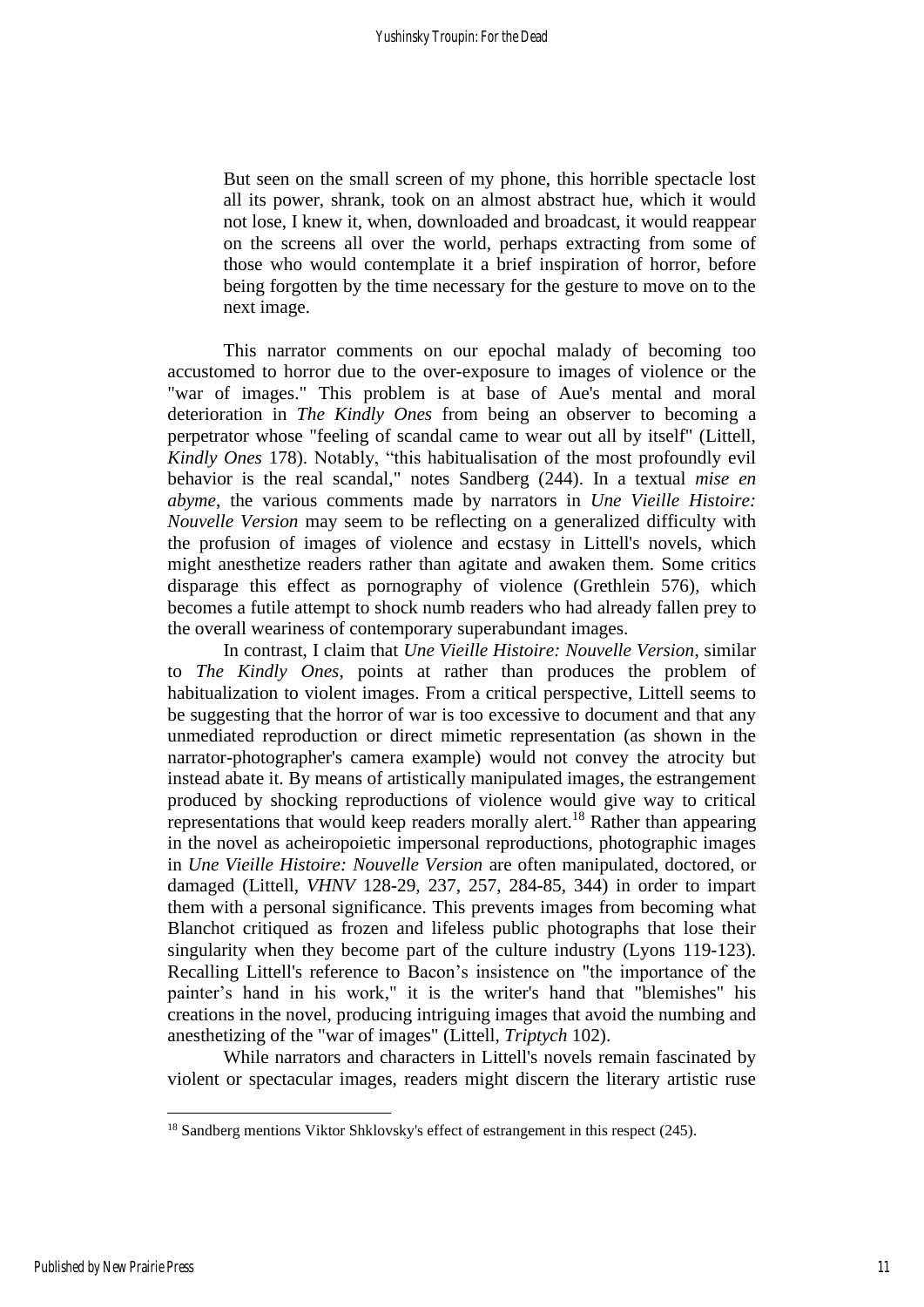aimed at highlighting the contrived nature of literary images and the very process of creating them. Fascination turns narrators into blinded witnesses, especially when, towards the end of *Une Vieille Histoire: Nouvelle Version*, they become mere bodies, mirrors, or gazes devoid of any subjectivity.

#### Flesh-witnessing and the Gaze of the Image

Narrators in *Une Vieille Histoire: Nouvelle Version* appear frequently as witnesses who cannot testify to what they see, since what they see are unbearable, forbidden, or impossible events. This kind of gazing is connected to a literary image of the body that hints to a neutral body or the body as a site of neutrality. Being unable to witness and see, the most this neutral body or witness can do is to mirror and show violence, trauma, and enraptured experiences.

A significant feature of the image of the corpse/hermaphrodite, prevalently presented throughout *Une Vieille Histoire: Nouvelle Version*, emphasizes its buttocks or backside (Littell, *VHNV* 16, 65, 72, 91, 245, 281, 285, 305, 364-65). Buttocks, as body parts of the lower back, become one of the ciphers indexing death and remains, and whatever is left behind and improper. Belonging to cadaverous body matters out of bound, similarly to other body fluids such as feces, vomit, sperm, urine, and organs such as the anus and vagina, Bataille identified such remains as ciphers or "objects" of the gaping body, a body lacking definite boundaries (Taylor 126, 134).

Depictions of backs turned away from viewers and shut eyes denote death in the novel. Indeed, Littell hints to this when he describes Bacon's paintings of his lover George Dyer in the process of dying, "with his eyes tightly shut" and his back turned away from viewers (Littell, *Triptych* 67). Eyes closed are associated with a kind of seeing and testifying in which the ability to see and to testify is subverted and finally cancelled, since the object to be seen—or rather its absence—dazes the spectator, fascinates, and blinds her. The spectator's gaze, unable to see, grasp, and understand the image, becomes coagulated and neutralized, like the image, becoming "a directionless gleam" (Blanchot, *Space* 32) that looks without seeing. When shocking images block a narrator's vision, the allure of objects emerge, unraveling what is typically hidden from sight; namely, the image. Ungraspable by ordinary vision, the image oscillates between being unraveled or concealed in rapturous experiences that blur vision. The fascination with the image is double; once when we gaze at the image and once when we are gazed back by it: "the image gazes, with no symmetry able to make of this returned gaze the abyssal projection of the actual gaze" (Ropars-Wuilleumier 142). Therefore, the abyssal gaze of the image is what makes it so mesmerizing, making it also impersonal, ungraspable, and unattainable.

The recurring images of buttocks and anuses in *Une Vieille Histoire: Nouvelle Version* are also connected with this abyssal gaze (Littell, *VHNV* 15, 16, 65, 72, 91, 245, 281, 285, 305, 364-65). In his "The Pineal Eye," Bataille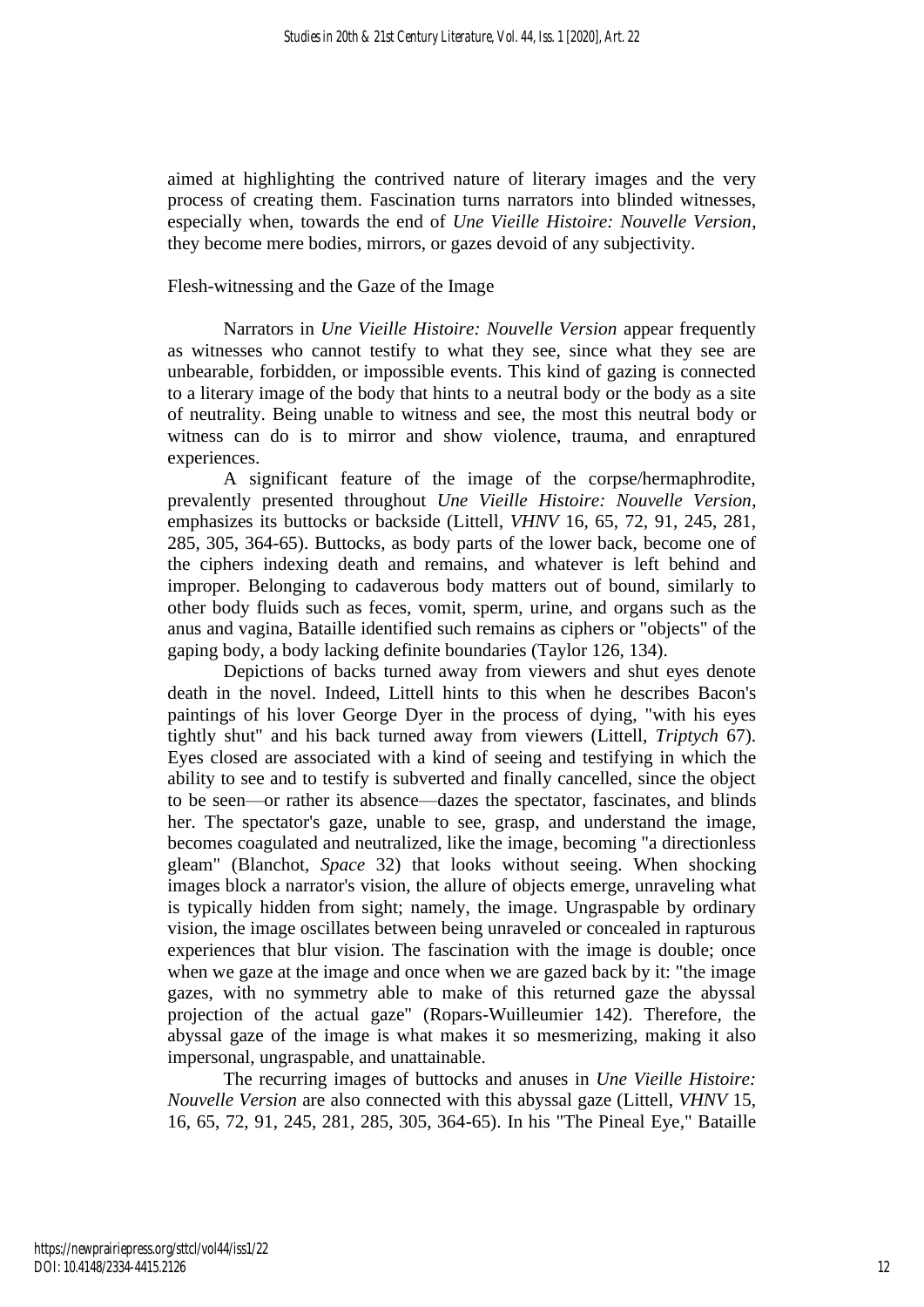links the pineal or "third" eye with the anus as two inverted and analogous objects in which vision "is torn out and torn apart by the sunbursts into which it stares" (Bataille, *Visions* 84). In Chapter Five, the child's vision is blurred as his gaze is riveted by the corpse's rotting buttocks (see above, Littell, *VHNV* 245). In *The Kindly Ones*, also abundant in anal and coprophagous imagery, Aue refers to "the hole" in his head, caused by his injury in Stalingrad, as a "pineal eye… not turned to the sun… but directed at the darkness, gifted with the power of looking at the bare face of death" (Littell, *Kindly Ones* 443). In a dream he dreams while working in Auschwitz, Aue describes himself as "more like a pure gaze or even a camera than a living being" (620). Nevertheless, he neither sees nor grasps death and evil but is only able to present them as a blind, "dead" witness allured by them. Paradoxically, whereas his fascination is "the real scandal" (Sandberg), it simultaneously enables exposing the atrocity of the Nazis' extermination machine.

Petrified in front of an atrocious spectacle, dazzled and dazed witnesses become mere gazes, opaque mirrors that look at images within the text and at readers. Narrators become "dead" witnesses or images of death.<sup>19</sup> This is enabled by the separation of the corporeal death image from the living subject, described by Blanchot as resemblance and doubling of the deceased: "[I]t is as if he were *doubled* by himself, joined to his solemn impersonality by resemblance and by the image" (Blanchot, *Space* 258).

Separated from their subjectivity, some of the narrators in *Une Vieille Histoire: Nouvelle Version* appear to be detached from the pain and suffering they have caused, despite meticulously depicting their sexual transgressions and abuse of others. This characterization fits well with what Littell defined, when analyzing Bacon's paintings, as "the indifferent witness" (Littell, *Triptych* 46-47, 66-67): a witness who "looks away from the other's suffering or glances at it without caring" (46). Such witness is indifferent and blind, captivated by an atrocious image and capable only to mirror it. In Chapter Seven, for instance, the narrator cuts up photographs of him and a young boy, apparently his estranged or dead son (family ties are only implicit in the novel), and looks coldly yet extensively at the shreds: "Cela suscitait en moi un sentiment glacial, je ne pouvais détacher les yeux de ces images et en même temps je ne pouvais plus les regarder" (331) 'That aroused in me a cold feeling, I could not detach my eyes from these images, and at the same time I could not look at them any longer.' Later on, when this narrator attends a form of ritual humiliation of a blond woman, he is both fascinated and repelled by the spectacle and thus avoids taking part in it (355). At the end of the chapter, this narrator depicts, in the same cold and painstaking style, the rape and murder of a blond woman—possibly his wife in Chapter One—who recognizes him, while he is oblivious to her. He later on describes himself

<sup>&</sup>lt;sup>19</sup> "Pour les morts" 'for the dead' the dedication to the dead in the Holocaust and WWII, written at the beginning of Littell's *The Kindly Ones*, may signify here an inscription of and for writing *qua* creating images of death and inner mirrors, i.e., witnesses who can only deflect and reflect on violent images.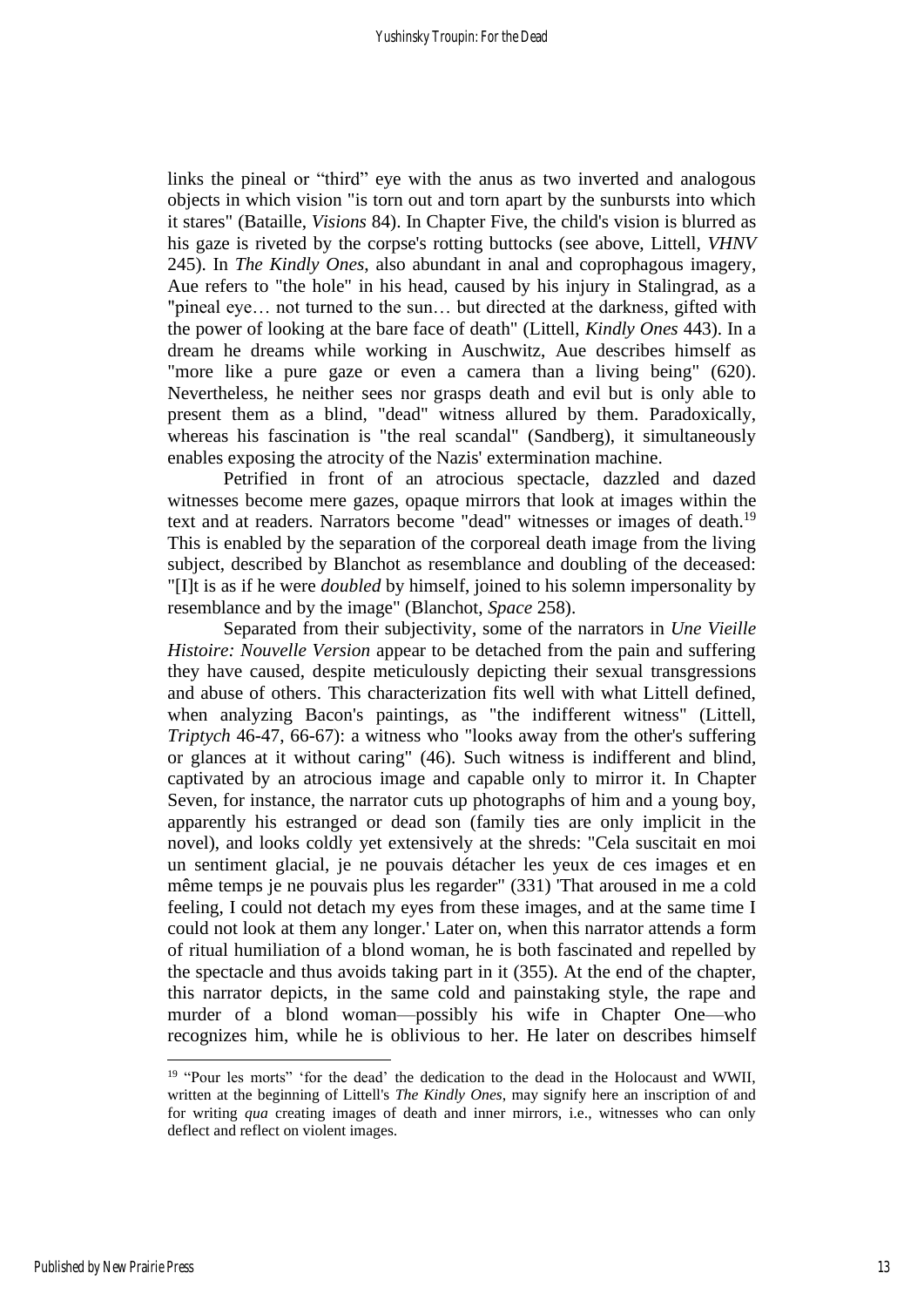killing a blond boy, who could be his son, based on the first and following chapters.

The significance of these detached testimonies of horrific events in *Une Vieille Histoire: Nouvelle Version* may be clarified by Liran Razinsky's analysis of the role of witnessing and testimony in *The Kindly Ones*. Following Yuval Noah Harari's distinction between the eyewitness and the flesh-witness during war, Razinsky claims that Aue is a flesh-witness, because he is focused mainly on his own war and extermination experiences, rather than on mere objective details.<sup>20</sup> However, Razinsky observes how Aue's reporting as a flesh-witness collapses at one point, as his own body becomes the witness and his speech turns superfluous, unable to represent and transfer his subjective yet incommunicable experiences (195).

Furthering this argument, I claim that, specifically towards the end of *Une Vieille Histoire: Nouvelle Version*, Littell chooses a third type of witness: neither the speaking subject nor the narrator's body (as in Aue), but just a body, an indefinite and neutral body in which pores, scars, and holes serve simultaneously as protruding bulges and phalluses that become, following Bataille, eyes capable of gazing back at spectators.<sup>21</sup>

Illustrating "flesh witnessing," the image of the infinite, volatile body appears in Chapter Seven, when the narrator finds, in a studio, a wall covered with leather wallpaper studded with "petits anus," (Littell, *VHNV* 346) 'little anuses' which he fingers, licks and "makes love" to. After the narrator's body merges with the wall and becomes one with it, it emerges from the wall in the shape of an enameled statue: "je coulais dans le mur, mon corps en émergeait encore comme une figure en ronde-bosse" (347) 'I sank into the wall, my body emerging again like a sculpture in the round.' The narrator describes how the anuses on the wall wink at him, as small mirrors that both reflect his fragmented body and gaze back at him: "comme des yeux me regardant à leur tour, petits miroirs me reflétant fragment par fragment" (346) 'Like eyes looking at me in turn, small mirrors reflecting me fragment by fragment.' The embedded anuses form a genderless porous body: "certains étaient pâles et clairs, d'autres plus foncés, voire violacés, mais rien d'autre ne permettait de les distinguais, ni de discerner s'ils appartenaient à des mâles ou des femelles" (346) 'some were pale and light, others darker or even purple, but nothing else could distinguish them, or determine whether they belonged to males or females.' Neither male nor female, the wall nonetheless resembles "une peau humaine" (346) 'a human skin,' soft, warm and moist. Reflecting on the

 $20$  According to Harari, the eyewitness concentrates on objective facts, the flesh-witness deals with the witness's own subjective experience of presence and participation in the scene of action (Razinsky, "Testimony" 184).

<sup>&</sup>lt;sup>21</sup> Blanchot also writes in the context of alterity about "the body of no one, of the interval" (Blanchot, *Disaster* 28). Here, he goes beyond Levinas in viewing the Other as an anonymous entity that haunts, disrupts, and inflicts subjectivity, describing it as "a *subjectivity without a subject*: the wounded space… the already dead body which no one could ever own, or ever say of it, *I, my body*" (30).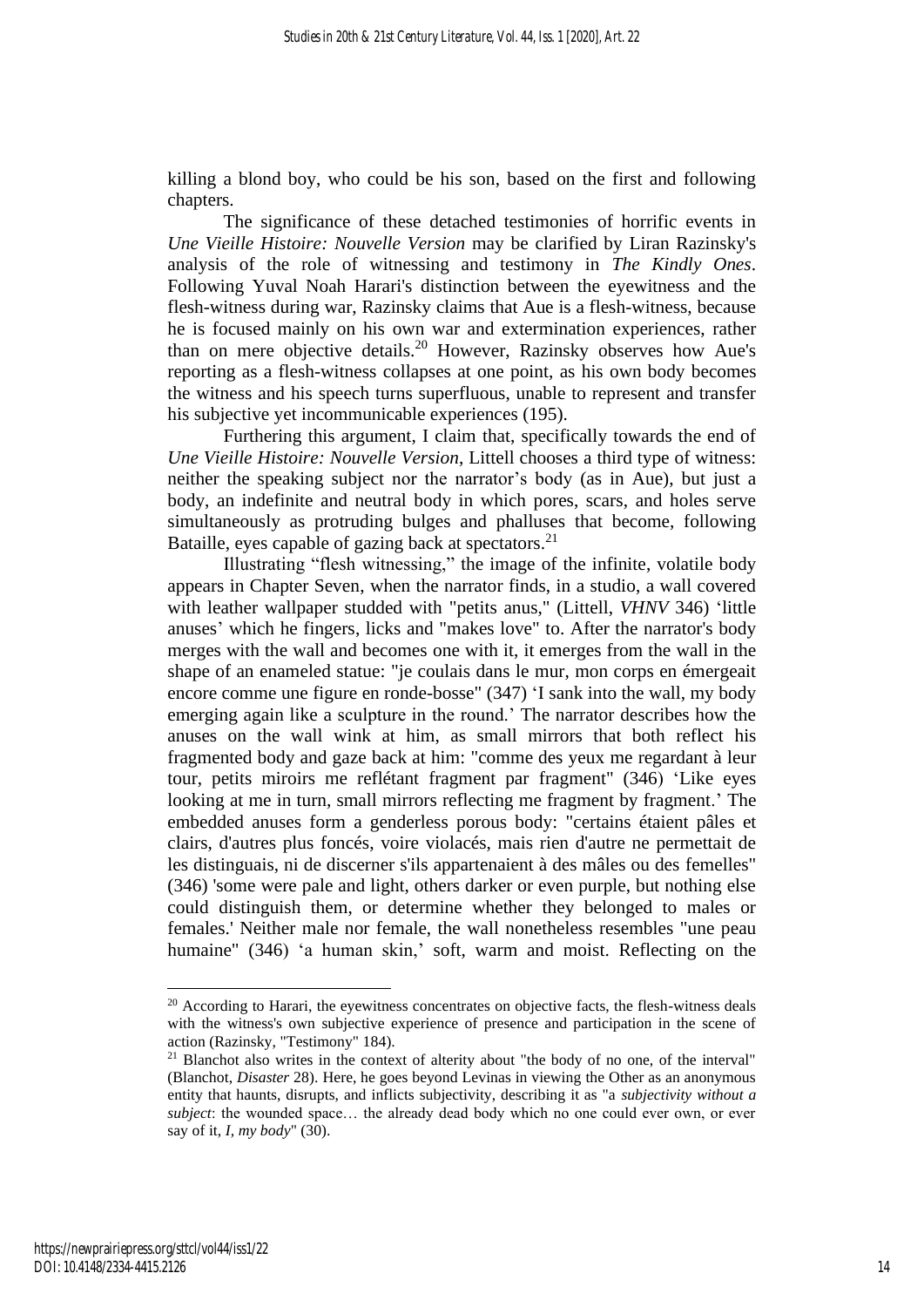eventual coalescence of his body with that of the wall, the narrator says, "enfin je m'y confondis tout à fait, ma peau tendue comme celle qui la prolongeait sur toute la surface, seul mon proper anus se démarquait encore, un petit renflement sur la surface lisse, que je serrais et relâchais" (347) 'Finally, I was quite confused, my skin stretched like the one that extended it all over the surface, only my anus protruded again, a little bulge on the smooth surface, which I tightened and released.'

The section about the volatile wall reflects, in a fictional *mise en abyme,* the recurrent labyrinthine corridors of the novel. The walls of corridors are also studded with niches, statues, doorknobs, holes, abysses and fleeting shadows, which narrators run into, caress, open, and penetrate (342-43). Walls, corridors, doors, and other openings, therefore, correlate to penetrated and beaten bodies of narrators and characters, accentuating the neutrality and impersonality of their bodies, while bearing witness on a more general way to the trauma and violence done to bodies.

In conclusion, by means of "flesh-witnessing," these abstract-corporeal and spectacular images of *Une Vieille Histoire: Nouvelle Version* metonymically convey the general sense of an all-encompassing, global violence that inherently exists everywhere in our present-day world. This violence cannot be grasped by a mindful witness or even represented by the bodily effects of a witness; it can only be "flesh-witnessed," that is presented in a series of figural, corporeal death images. In order to communicate the uncommunicable horrors of violence to readers, a transcendental *mise en abyme* is needed, which transforms reality into distorted death-images, and only then could be weaved into a text. Flesh-witnessing, by means of which the bodies of narrators and characters become images and sites of violence that gaze back at readers, constitutes the disturbing corpus of *Une Vieille Histoire: Nouvelle Version*, *The Kindly Ones* and Littell's work in general. This unsettling yet compelling corpus seems to be aimed at grabbing readers' attention to timeless states of violence in order to shake them out of the ethical indifference in which contemporary society has sunk into.

#### Works Cited

Barjonet, Aurélie. "Manufacturing Memories: Textual and Mnemonic Weaving in *The Kindly Ones*". *Writing the Holocaust Today: Critical Perspectives on Jonathan Littell's* The Kindly Ones, ed. by Aurelie Barjonet and Liran Razinsky, Rodopi, 2012, pp. 111-30.

Barthes, Roland. *Camera Lucida: Reflections on Photography*. Translated by Richard Howard, Hill and Wang, 1981.

Bataille, George. *Visions of Excess: Selected Writings, 1927-1939*. Ed. by Allan Stoekl, translated by Allan Stoekl et all., Minnesota UP, 1985.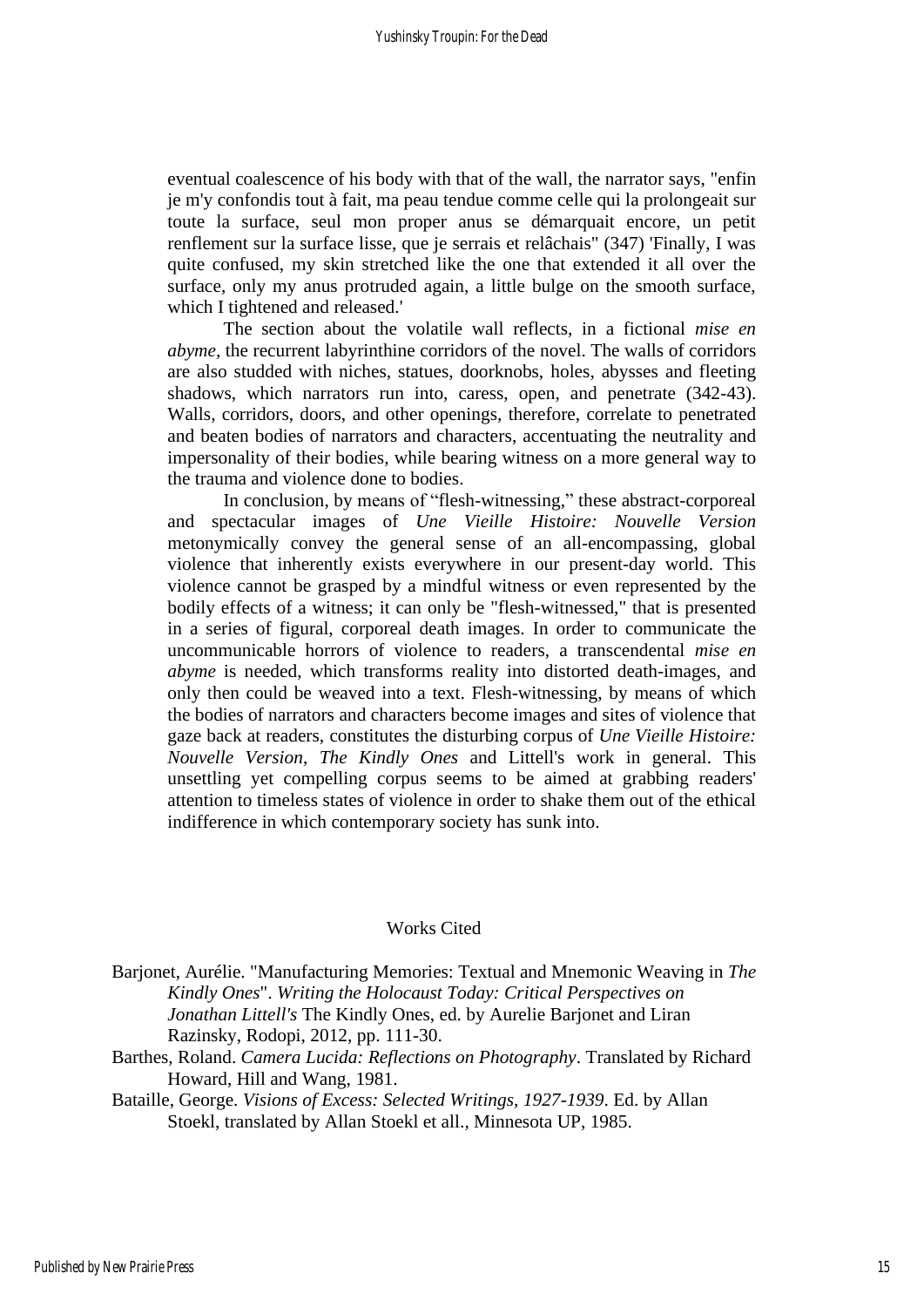- Blanchot, Maurice. *Friendship*. Translated by Elizabeth Rottenberg, Stanford UP, 1997.
- ---. "Literature and the Right to Death." *The Work of Fire*. Translated by Lydia Davis, Stanford UP, 1995, pp. 300-44.
- ---. *Space of Literature*. Translated by Ann Smock, Nebraska UP, 1982.
- ---. *Writing of the Disaster*. Translated by Ann Smock, Nebraska UP, 1986.
- Contreras, Isabel and Nicolas Turcev. "Le Renaudot 2019 pour Sylvain Tesson." *Livres Hebdo*, 14 November 2019. Web. 9 August 2020.
- Dälenbach, Lucien. *The Mirror in the Text*. Translated by Jeremy Whiteley and Emma Hughes, Chicago UP, 1989.
- Deglise, Fabien. "'Une Vieille Histoire': Mesure de la Domination à la Verge." *Le Devoir*, 14 April 2018. Web. 11 January 2020.
- Deleuze, Gilles. *Francis Bacon: The Logic of Sensation*. Translated by Daniel W. Smith, Minnesota UP, 2004.
- Derrida, Jacques. *Specters of Marx: The State of the Debt, the Work of Mourning and the New International*. Translated by Peggy Kamuf, Routledge, 1994.
- Fort, Jeff. "The Look of Nothingness: Blanchot and the Image." *Understanding Blanchot, Understanding Modernism*, ed. by Christopher Langlois, Bloomsbury, 2018, pp. 219-46.
- Grainville, Patrick. "*Une Vieille Histoire* de Jonathan Littell: L'hermaphrodite en son Dédale." *Le Figaro*, 1 March 2018. Web. 11 January 2020.
- Grethlein, Jonas. "S.S. Officers as Tragic Heroes? Jonathan Littell's *Les Bienveillantes* and the Narrative Representation of the Shoah." *Style*, vol. 44, no. 4, 2010, pp. 566-85.
- Littell, Jonathan. *The Kindly Ones*. Translated by Charlotte Mandell, Vintage Book, 2010.
- ---. *Bienveillantes*. Gallimard, 2006.
- ---.*Triptych: Three Studies after Francis Bacon*, Notting Hill, 2013.
- ---. *Une Vieille Histoire: Nouvelle Version*. Gallimard, 2018.
- ---. "*Une Vieille Histoire* de Jonathan Littell. Entretien", *Gallimard*. 2018, [http://www.gallimard.fr/Media/Gallimard/Entretien-ecrit/Entretien-Jonathan-](http://www.gallimard.fr/Media/Gallimard/Entretien-ecrit/Entretien-Jonathan-Littell.-Une-vieille-histoire/(source)/206963)[Littell.-Une-vieille-histoire/\(source\)/206963.](http://www.gallimard.fr/Media/Gallimard/Entretien-ecrit/Entretien-Jonathan-Littell.-Une-vieille-histoire/(source)/206963)Accessed 24 July 2019.
- Loevlie, Elisabeth M. "Faith in the Ghosts of Literature: Poetic Hauntology in Derrida, Blanchot and Morrison's *Beloved*." *Religions*, vol. 4, no. 3, 2013, pp. 336-50. doi: 10.3390/rel4030336.
- Lyons, Patrick James. "Tracing the Obscure Image: Maurice Blanchot on Photography." *French Forum*, vol. 43, no. 1, 2018, pp. 113-29. [doi:](http://doi.org/10.1353/frf.2018.0007)  [10.1353/frf.2018.0007.](http://doi.org/10.1353/frf.2018.0007)
- Marchant, Oliver . "The Absence at the Heart of Presence: Radical Democracy and the Ontology of Lack." *Radical Democracy: Politics between Abundance and Lack*, ed. by Lasse Thomassen and Lars Tønder, Manchester UP, 2005, pp. 17- 31.
- Millet, Richard and Jonathan Littell. Conversation à Beyrouth. *Le Débat*, vol. 2, no. 144, 2007,pp. 4-24. doi: 10.3917/deba.144.0004.